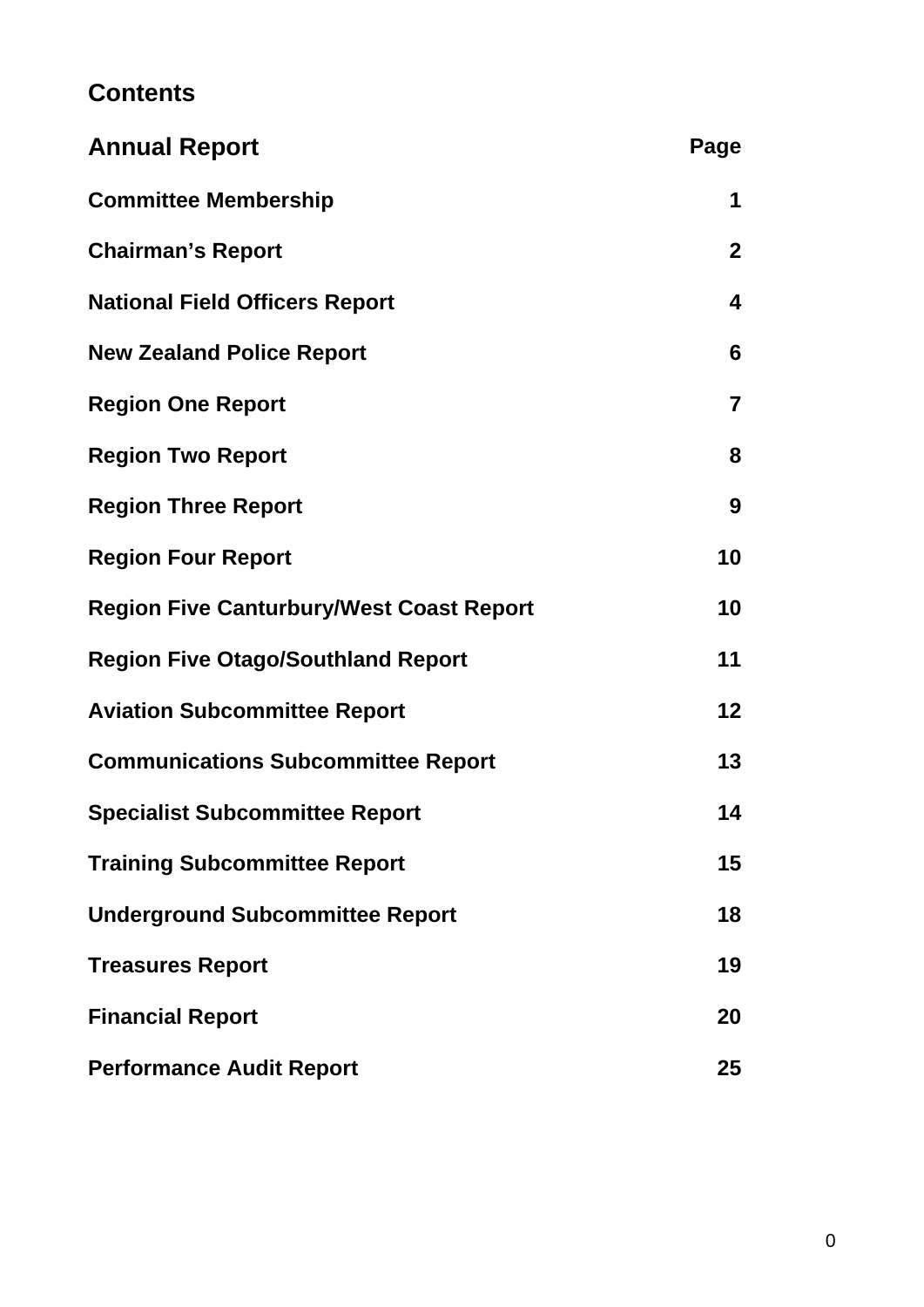## **Voting Members of New Zealand Land Search and Rescue Inc**

**Six Regional Representatives New Zealand Federated Mountain Clubs New Zealand Mountain Safety Council Department of Conservation New Zealand Police New Zealand Speleological Society** 

## **New Zealand Land Search and Rescue Committee**

### **Committee Personnel, Position and Residence**

| <b>Roger Barrowclough</b><br><b>Phil Rundle</b><br><b>Roscoe Tait</b>                                                                                                | <b>Chairman</b><br><b>Treasurer</b><br><b>Secretary</b>                                                                                                                              | <b>Dunedin</b><br><b>Lower Hutt</b><br><b>Auckland</b>                                                |  |  |
|----------------------------------------------------------------------------------------------------------------------------------------------------------------------|--------------------------------------------------------------------------------------------------------------------------------------------------------------------------------------|-------------------------------------------------------------------------------------------------------|--|--|
| <b>Regional Representatives</b>                                                                                                                                      |                                                                                                                                                                                      |                                                                                                       |  |  |
| <b>Roscoe Tait</b><br><b>John Cassidy</b><br><b>Graham Thorp</b><br><b>Russell Tucker (resigned March 1996)</b><br><b>Gordon Hasell</b><br><b>Roger Barrowclough</b> | <b>Region One</b><br><b>Region Two</b><br><b>Region Three</b><br><b>Region Four</b><br><b>Region Five;</b><br><b>Canterbury/West Coast</b><br><b>Region Five;</b><br>Otago/Southland | <b>Auckland</b><br><b>Thames</b><br><b>Napier</b><br><b>Nelson</b><br><b>Timaru</b><br><b>Dunedin</b> |  |  |
| <b>Subcommittee Chairs</b>                                                                                                                                           |                                                                                                                                                                                      |                                                                                                       |  |  |
| <b>Ross Berry</b><br><b>Graham Thorp</b><br><b>Murray Cullen</b><br><b>Roscoe Tait</b><br><b>Barry Were</b>                                                          | <b>Aviation</b><br><b>Communications</b><br><b>Specialist</b><br><b>Training</b><br><b>Underground</b>                                                                               | <b>Havelock North</b><br><b>Napier</b><br><b>Christchurch</b><br><b>Auckland</b><br><b>Hamilton</b>   |  |  |
| <b>Representatives of Organisations</b>                                                                                                                              |                                                                                                                                                                                      |                                                                                                       |  |  |
| <b>Ross Berry</b>                                                                                                                                                    | <b>FMC Representative</b>                                                                                                                                                            | <b>Havelock North</b>                                                                                 |  |  |
| <b>Paul Dale</b>                                                                                                                                                     | Department of<br><b>Conservation</b>                                                                                                                                                 | Wellington                                                                                            |  |  |
| <b>John Meads</b>                                                                                                                                                    | <b>New Zealand Police</b>                                                                                                                                                            | <b>Lower Hutt</b>                                                                                     |  |  |
| <b>Barry Were</b>                                                                                                                                                    | <b>NZ Speleological</b><br><b>Society</b>                                                                                                                                            | <b>Hamilton</b>                                                                                       |  |  |
| <b>Chairman's Report</b>                                                                                                                                             |                                                                                                                                                                                      |                                                                                                       |  |  |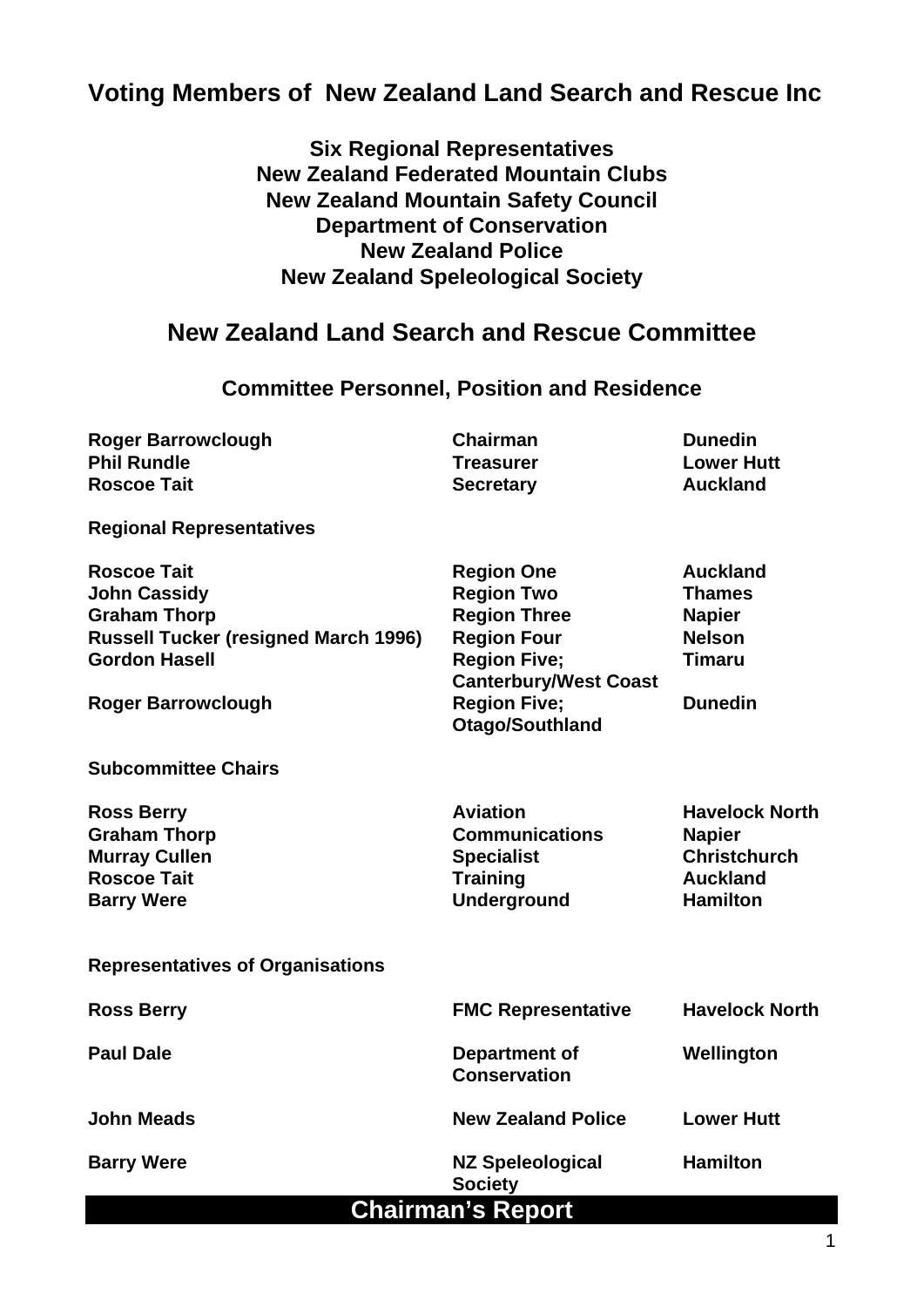This is the second Annual Report of New Zealand Land SAR held after the first full year of operations.

The concept on which the society was formed of consensus of the SAR community is now proving its value with Police District volunteer committees, as the base of SAR operations, controlling the six Regional Committees and, through their representatives, the National Committee. The Subcommittee structure set in place is proving effective in ensuring greater involvement of more experience and people.

NZ Land SAR operates under a contract of service with the Police to provide properly trained competent volunteer SAR services as and when required. To fulfil that obligation the Police have maintained the promised direct funding and we thank them for this. The finances have however been under stress. It was not until November that the Society received advice of its grant for the financial year from July 95 to June 96. Not only did NZ Land SAR have to fund its operations from July to November on the previous year's funds but it also had to have reserves in hand in November to meet incurred or committed expenditure until it was assured of funding and the quantum of that funding. This has meant that some activities that were scheduled for the early part of the year had to be deferred. In some cases they were unable to be completed within the financial year and will have to be completed in the new financial year.

A Business Plan was completed covering not only the current year but looking forward over the next five years. Of course the plan must be reviewed annually and the forward planning maintained at least five years ahead. Any shorter period will result in significant gaps in training, skills and equipment.

The Committee has set in train and continued to develop initiatives to meet its commitments. The setting of professional standards for advisers is now well advanced with seminar workshops having been held throughout the country covering a substantial proportion of all advisers. Preparatory work has begun on standards for Field Controllers and these also will be first trialed in pilot programmes and when testing is completed, offered throughout the country.

Following the adoption of standards, assistance with training to meet those standards is being provided which will combine with peer assessment to ensure they are maintained. Planning for this is underway with the training committee. Alongside training is the production of manuals both for field operations and for training. A publication for Team Leaders is being submitted to the editing process. It is unfortunate that this publication did not reach finality in the last year but delaying it was one of the results of the timing of the availability of finance.

Assistance with special training initiatives such as the *Track and Clue Awareness* and *Managing Search Operations* courses has been provided. The lead time from confirmation of finance to the holding of the courses has meant that some will now be concluded in the new financial year. However those courses held have been very successful and there is some evidence that the type of courses now offered have led to saving life where old techniques might have been unsuccessful.

The conclusion from the training experience is that the Committee must continue with the special initiatives and professionally run courses. There is a need to carry significant reserves into each new year to enable the most effective use of funds, particularly in the latter part of each calendar year. There are therefore effectively two periods. One is the financial year from July to the following June, and the other is the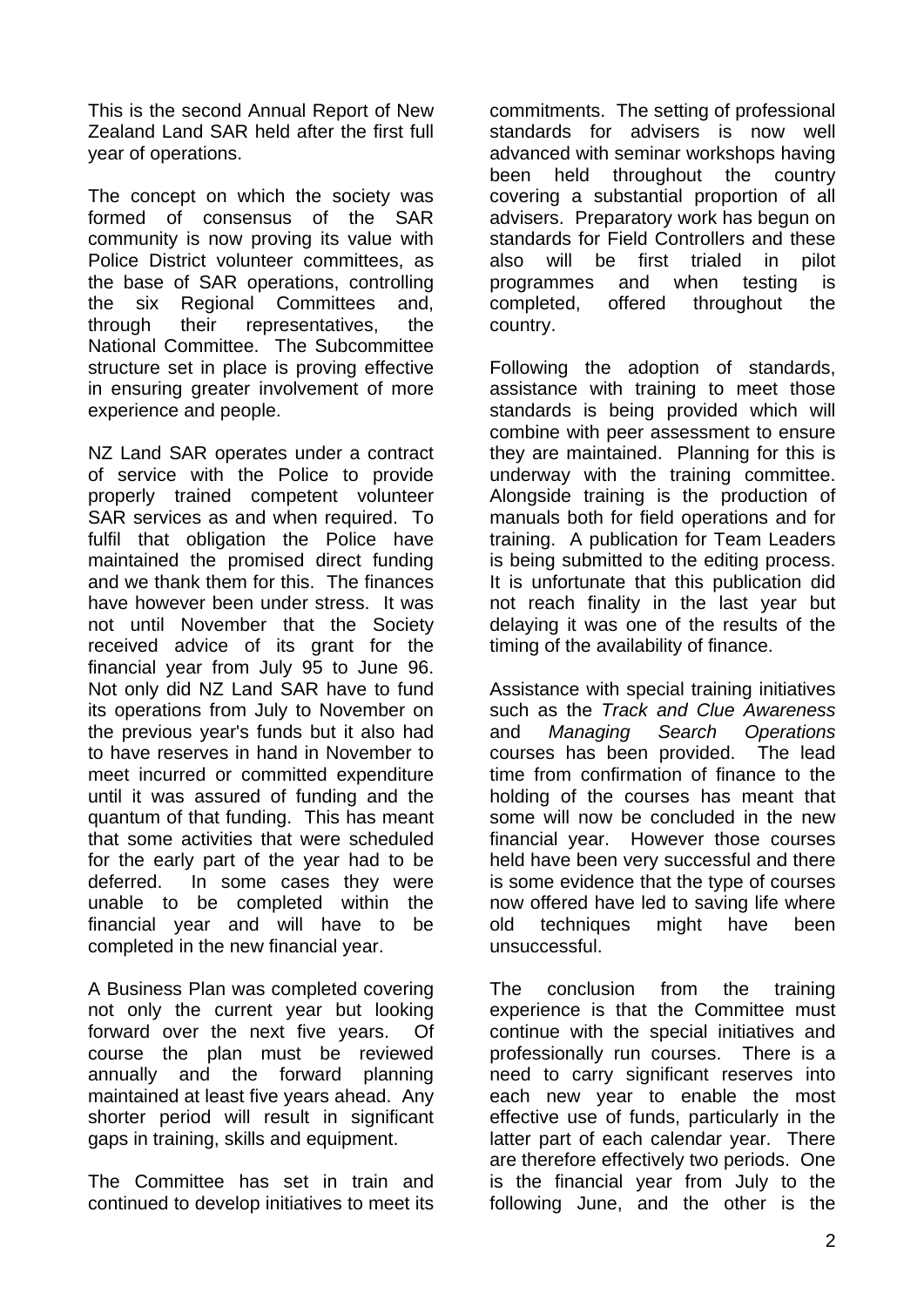operational year running from receipt of one grant to the receipt of the next. Treating planning on this basis ensures that funds are spent wisely on the purposes for which they are obtained without undue pressure to spend to meet the balance date. It would of course be advantageous if part of the grant was made available on first July so that there was continuity of operation without the necessity to fund for the first few months as at present. A better spread of the timing of activities could then be undertaken. This is the practice within the Government service. Activities would then bear a more obvious relation to the financial year.

The requirement for a research data base related to New Zealand skills and experience and the actions of potential subjects of search remains and is increasingly evident from a study of modern search methods. The information available from overseas and its adaptability to the New Zealand scene is being investigated.

The Communications Subcommittee is progressing well with consideration of future requirements. The Amateur Radio Emergency Corps has indicated some changes within its structure which, when complete, will need to be assessed to ensure relations continue in the best interest of both bodies.

The Specialist Subcommittee has progressed with various training initiatives and standards, the chairman taking an interest in an exercise designed to test midwinter high altitude response in the southernmost region in an operation sponsored by the area's regional committee. Work has continued in the

treatment of "cold bodies". The Aviation Subcommittee has yet to develop its programme fully but contact has been established with some aviation groups. The Underground Subcommittee plans a major review of the resources and operational requirements of a combined land above and underground operation. Formal planning cannot advance until the funding allocations for this year are confirmed.

Following on from the approval of full charitable status by Inland Revenue for New Zealand Land SAR pro forma rules have been generated for use at local and district level and approval obtained for the regional rules which will allow groups to use them and to obtain for themselves the charitable status.

The first full time field officer to service the committee and NZ SAR., John Tristram, has now settled into his role. The Committee will be conducting a review of the role later this year to assess its effectiveness and to determine what changes, if any, are required to ensure the most effective use of his time.

Most Regional Committees are now operating successfully although some teething problems have been noted which the Committee is assisting the those Regions concerned to resolve.

The committee expresses its thanks to the many volunteers, associated organisations and Departmental Officers for their respective contributions which in the end provide for the benefit and survival of the victims.

**R.G. Barrowclough** Chairman

# **National Field Officers Report**

With some eighteen months into the job of National Field Officer behind me it is timely to again report on how the job has evolved and what has been achieved. Last year when I made my report I had been employed for four months and so after another year, some indicators for the future direction can also be given.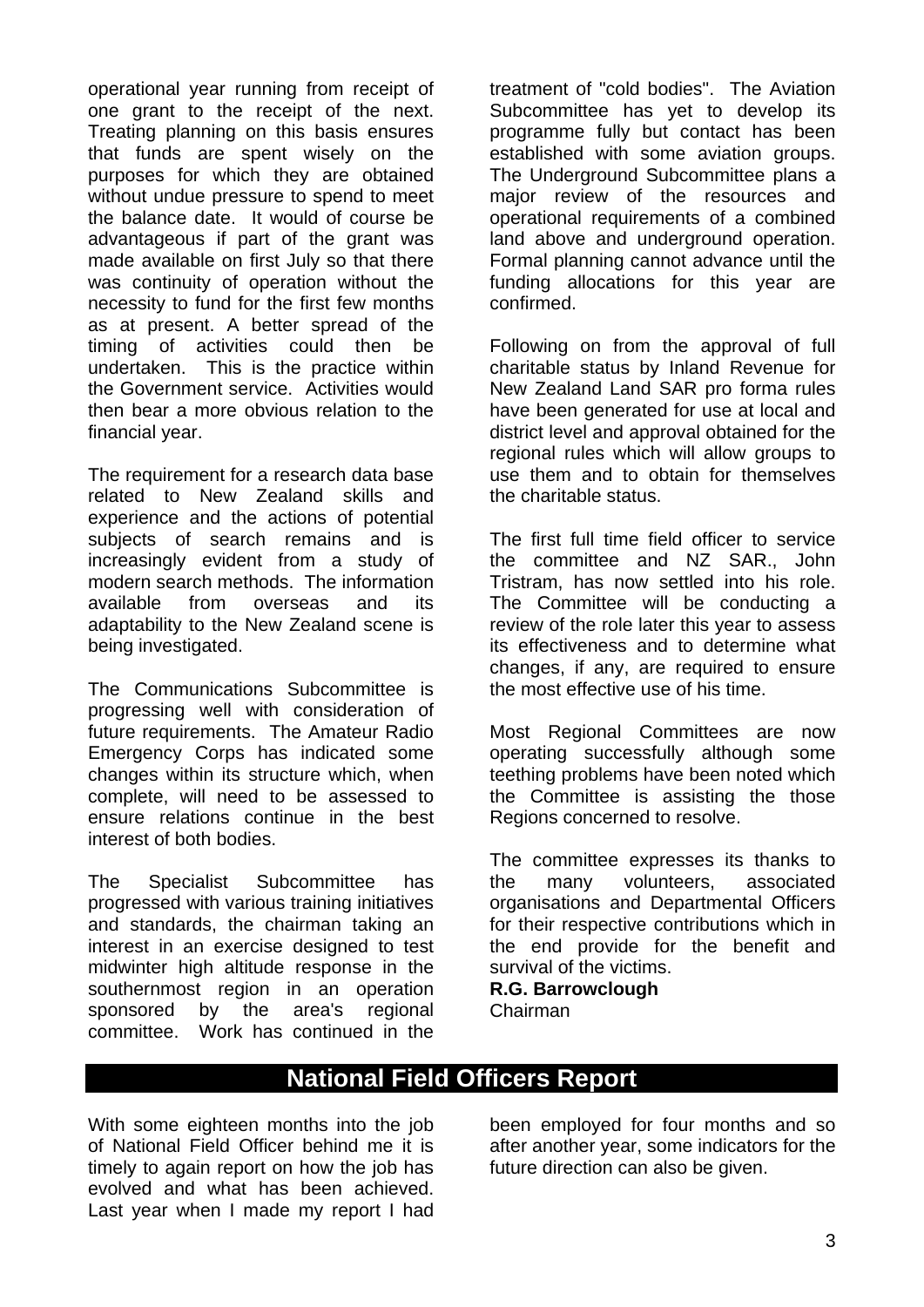The task of NFO can be seen in several parts which generally inter-relate at some point or another and I will mention the most important activities in which I have participated and the future implications as I see them.

- **Servicing the administrative requirements of NZLSAR, it's Committee and Subcommittees:-**  Correcting and circulating minutes, forwarding correspondence, mailing timely notices of meetings and agendas, arranging venues, suitable transport (either land or air) and providing meals, is done with the focus of "the least hassle to those providing their expertise as volunteers". Because I have attended all of the meetings either as an observer or in my own right as a member, I am able to play a full part in their deliberations and the work that ensues. I also encourage the completion of this work by contacting individuals, inquiring about progress and offering assistance. I have attended the three meetings of the Committee, meetings of the Communications and Training Subcommittees, facilitated and participated in three "teleconferences by the latter and attended seven Advisers Standards Workshops.
- **Servicing a National Office** There are an increasing number of approaches being made to this office by Police, organisations such as Mountain Safety Council and individuals. As I have met with and become known to all these groups so has the frequency of their contacts, sometimes with a real problem, sometimes to just "chew the SAR fat". This on occasions gives me an insight as to where the "boot is rubbing" and the ability to inform the Chairman accordingly. It is my belief that the visits around the country have great merit in raising the profile of both NZLSAR and myself and giving people the confidence or acquaintanceship to ring and talk to me. It is my strong belief that those Districts not visited

should be at the earliest opportunity, and the contacts already made enhanced with continuing visits.

- **Drafting NZLSAR reports policy papers and other documents**. The drafting, circulation, correction and final production of the Business Plan, the printing every two months of the NZLSAR News newsletter, the collating and editing of reports from the various authors for the Annual Report and the production of the NZLSAR pamphlet are all areas that give me considerable satisfaction coupled with a small feeling of frustration. Being brought up on a philosophy of "doing the right thing right, first time", the drafts that, after circulation and discussion with others, go into the rubbish bin appear to me to be the antithesis of that principle. Despite my concerns this seems to be the outcome of properly "getting it right" from the strength of collective wisdom.
- **Assisting in the financial management of NZLSAR.** This has entailed keeping a financial overview, approving expenditure and having short weekly meetings with the Treasurer to deliver papers and collect cheques for payment. Of great help to me has been the Treasurer's monthly Financial Reports. These may have been viewed by some as "hey, we have got a lot of money, lets go out and spend it". My attitude is that we have a "Contract for Service" with the Police, that is, for so much work by NZLSAR, the Police have made a payment. The Financial Reports give an indicator as to whether that work is being done and allow me to ring individuals and remind them of our commitment and offer any input by myself that may be helpful.
- **Producing the Advisers List**  Because this item has been my least successful venture this year I will note it individually. Originally I had thought that as this was a list of volunteers,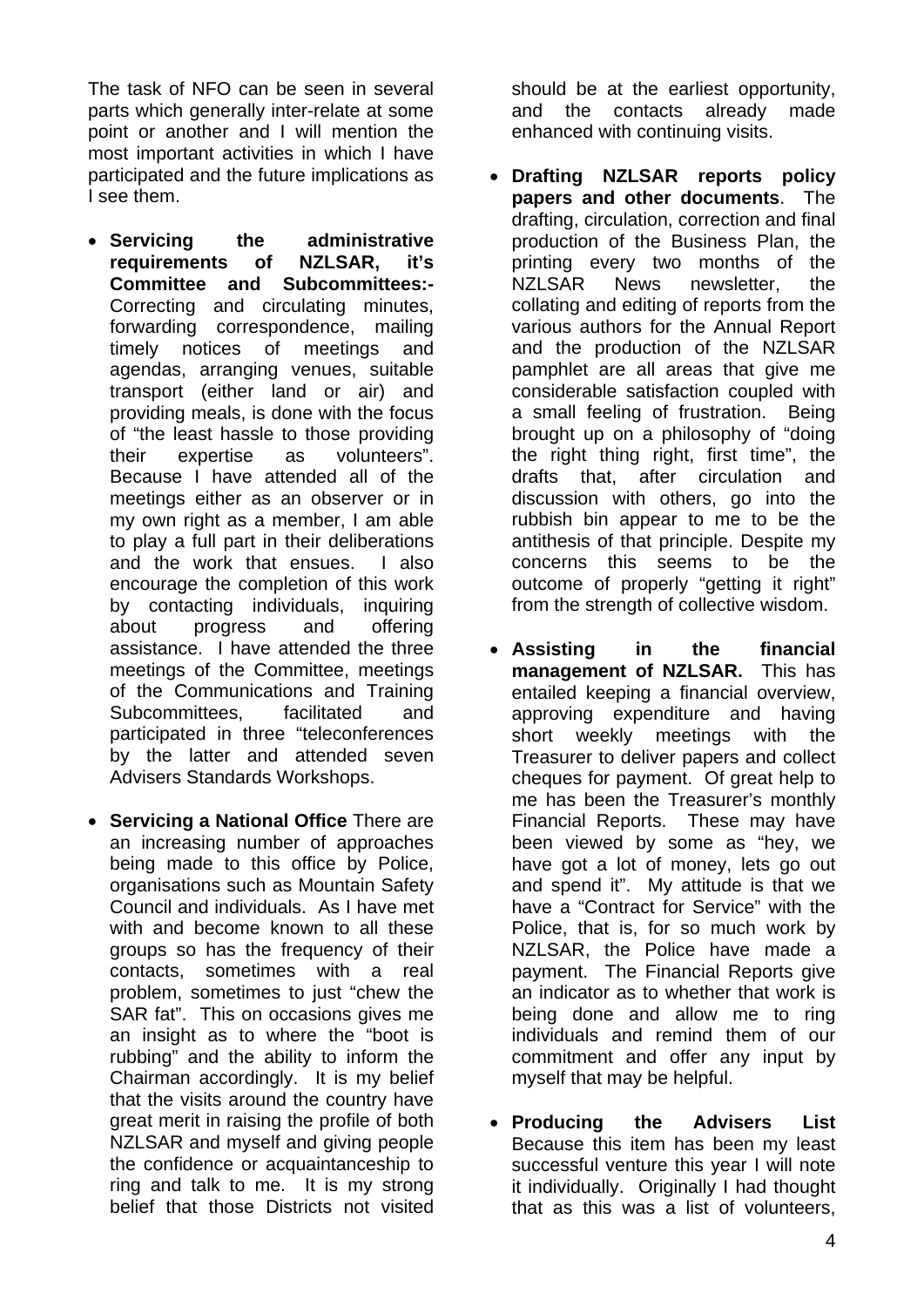they should provide the information. After more consideration and realising that the Advisers are appointed by the Police I then decided that the request for the information should go to them. I wanted a "user friendly" list with people's preferred names as well as addresses, phone and fax numbers etc and I provided checklists to elicit this data. Unfortunately I am no nearer to publishing the list due to having incomplete records for about twenty percent of the people. The information returned contained a number with no preferred first names, phone numbers without the area code or worse with only six digits and one District has not replied some months after the deadline. In one particular case I was given four names and phone numbers (no addresses) as the local Advisers. Later through an informal contact I discovered that of these four "Advisers", two may be out of SAR, one was a communication person and only one was as described. After more sleuthing around I have found an address for him which I hope is correct. I am now becoming a little more familiar and confident in the use of the Access data base on my computer and can, with some confidence, question that data to get the information required. What I am trying to say is the list does reflect that hackneyed adage of "garbage in garbage out". If we are to have a list it seems we need to have a disciplined start, middle and finish to its annual production. That is, I send out a request asking each District who their Advisers are, somebody checks, amends, authorises and returns the information and then I type it up and produce the list. Who is to provide the District input, when in the year should it be done, and how do we keep to a timetable, are questions I require advice on.

• **Assisting and encouraging Regional Committees**. This I have done over

the last year by attending a Region 5 Otago/Southland and several Region 3 Committee meetings. At these meetings I have been able to support the comments of the Regional Representative and occasionally make extra comment from my wider knowledge of the affairs of NZLSAR. Two Regions are having difficulty in either finding personnel to function and for one, even justifying its existence. I believe every effort should be made by the NFO or, on occasion, the NZLSAR Chairman, to further support the Regional Representatives by attending Regional meetings.

• **Assisting and encouraging Districts** In the last twelve months I have attended meetings in Dunedin, Owaka, Invercargill, Queenstown, Cromwell, Wanaka, Wairarapa Coromandel and Christchurch and several in Wellington. I have participated in two NZLSAR Award ceremonies and District SAREX's in Rotorua, Wanganui, Gisborne, Christchurch, Auckland and Nelson. On the latter I have generally spent a day in the field as a team member, then spent time in the headquarters seeing how the management worked, which has given an insight from the ground up. Following the Wanganui SAREX I was interested in reading the Wanganui SAR News to note the comments that I had been *at and taken part in the exercise*. I think it is important that the NFO be seen as participating in SAR at all levels, including being prepared to get a wet bottom and not as some suited, stuffed shirt from Wellington. While I have many of the skills required, the task of keeping up the fitness is a bit daunting.

As with my report last year I would like to finish with a thank you to those people who make my job so very much easier and it seems in some cases possible. Firstly the assistance and guidance from Neville Mathews, John Meads and the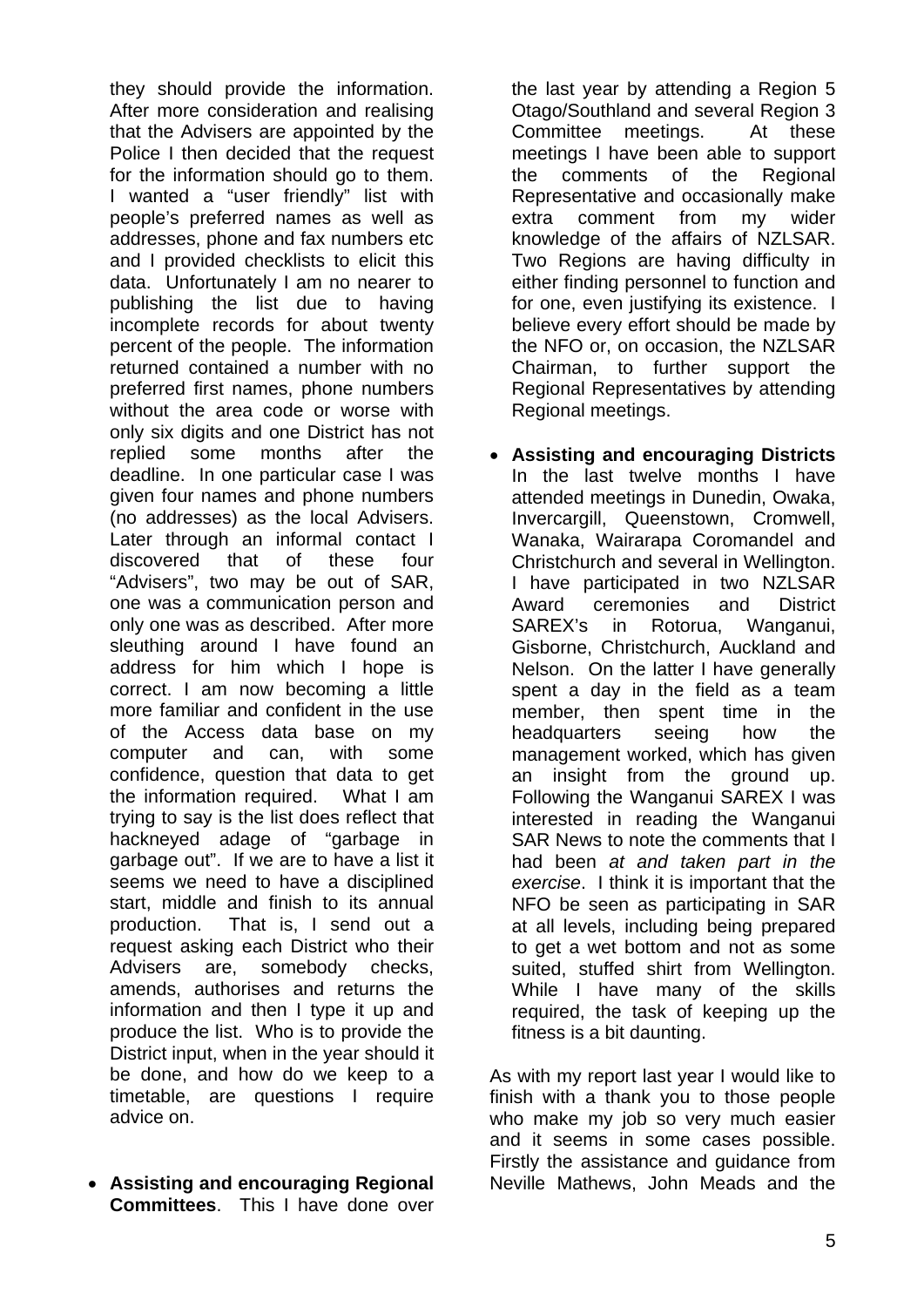rest of the people in Head Office is much appreciated.

For me, organising events hundreds of kilometres away is fraught with difficulty and to those who arranged venues, meals, equipment, billets etc, be they Police or volunteers, thank you very much. The one thing that impresses me with land SAR is that at what ever level you are operating it at, it is very much an association of people. To those who have introduced me to their SAR organisation, their town or their home, I am truly grateful. The whanau has been caring and done me proud.

#### **John P Tristram**

National Field Officer

### **New Zealand Police Report**

As everybody is probably aware, the Police re-organisation and amalgamation continues at Regional and District level, and John Tristram has kept you up to date in his newsletters with these developments. From a national point of view, the Police are under severe budgetary constraints for this current financial year just commenced, the like of which has never been seen during my 37 years in the Department.

As part of the ongoing re-organisation, a review within Police National Headquarters has been progressing for close on a year, with the interim results being announced only two weeks ago. A number of specialist positions here at PNHQ, including my own, have been affected. Although the writing was on the wall, it is now known for sure that my deputy, Rod Herd, who resigned at the beginning of September 1995 and who was not replaced in the interim, will not be replaced. Although a new position description has yet to be written, my position is being downsized with a number of functions being divested, and a number of others being devolved to Police Regions/Districts, and the training function being devolved to the Police College. This will effectively mean a lessening of support not only to operational Police, but also to the civilian volunteers around the country.

Of more direct concern to your organisation is the uncertainty of ongoing financial commitment from the Police at national level. It may be some time before this issue is resolved. In the meantime it goes without saying that there is ongoing need for financial accountability by all, including NZLSAR which needs to focus on being "effective and efficient".

Although I have been delighted to see NZLSAR working extremely well in some regions, it has been disappointing to say the least to note that in one or two regions the efforts of many are greeted with apathy by a relative few. I speak not only of the ongoing work required by regional committees which are seen as being necessary to make the whole national system work (and we've often said if we've got it wrong in this respect then please tell us constructively what alternatives there are), but also the ongoing issue of Advisers' standards. My heartfelt thanks to those who have worked so hard in these particular areas.

And my special thanks to John Tristram for his support and advice, particularly over the last 10 months since the size of my office has been so drastically reduced.

**Inspector John Meads**  Coordinator: SAR/RCC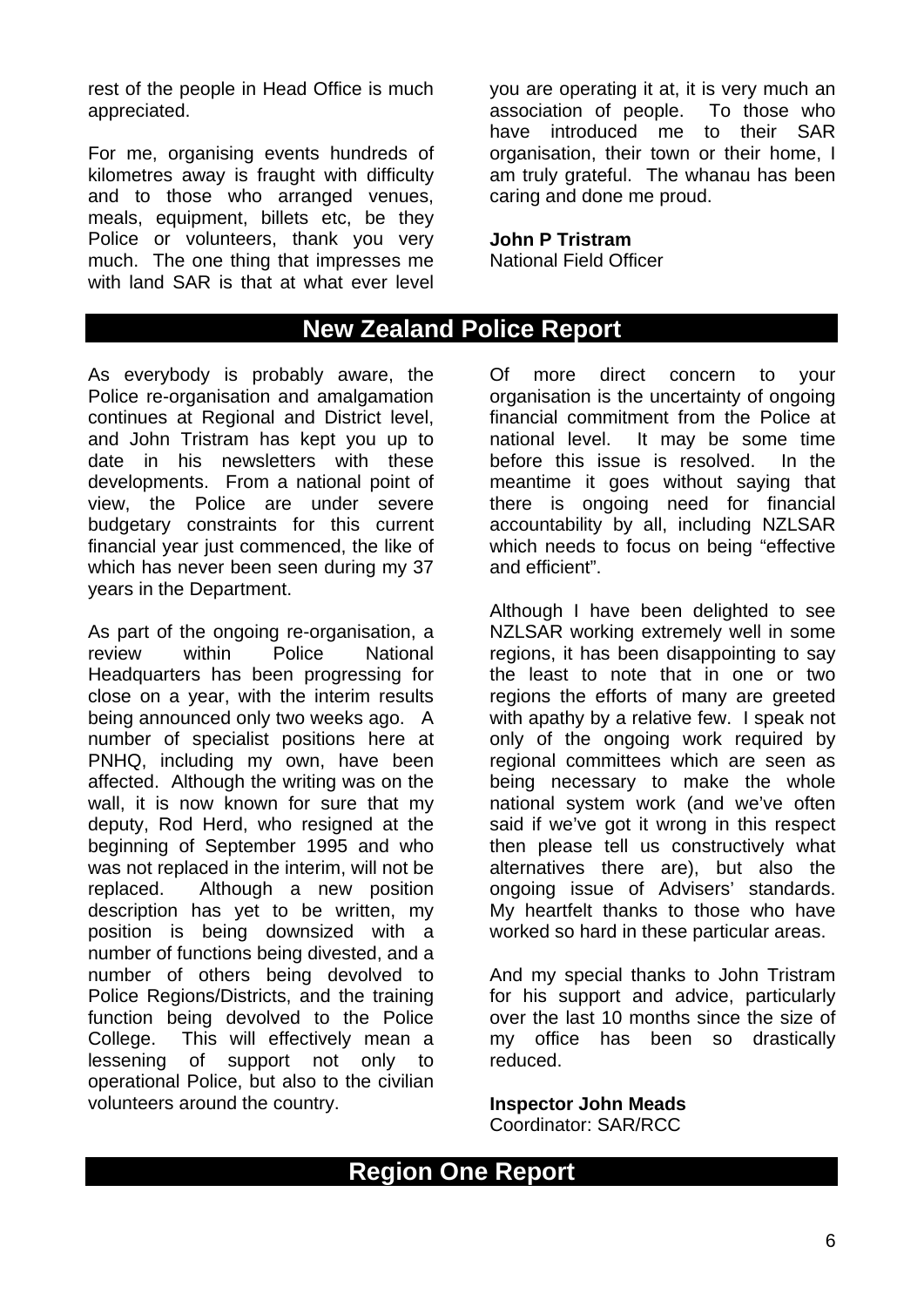Region One consists of two main SAR organisations, Auckland and Northland. there are four sub groups attached to these organisations as follows

| Auckland  |            |
|-----------|------------|
|           | Warkworth  |
|           |            |
| Whangarei |            |
|           | Kaitaia    |
|           | Kaikohe    |
|           | Dargaville |

The Kaitaia group operates under the title of Far North SAR

The sub groups are autonomous but can and do, call on the resources and experience of their main SAR organisation.

#### **Training**

The past year has been a comparatively quiet one for Region One. Due to the small number of operations it is important that SAR training is focused on the ongoing training of SAR personnel so they can maintain their SAR skills.

#### **SAREX's**

There were four SAREX's in the Region during the last year as follows:

| South Auckland   | October  |
|------------------|----------|
| <b>Far North</b> | November |
| Whangarei        | April    |
| Auckland         | May      |

The SAREX's in Region One are almost always organised as numbers of modules which concentrate on the practicing of specific SAR skills. The teams will in the course of a day, have the opportunity to participate three or four times in similar modules. The modules are designed so a number of SAR related skills are tested. To be effective each module must have a good facilitator who gives feedback to the team during (if necessary) and at the end of each module. This system give the participants the opportunity to correct their mistakes and then practice the skill(s) again. This approach has been taken as most SAR personnel do not get many, if any, opportunities to test and practice their SAR skills.

#### **Advisers Standards Workshop**

An Advisers Standards Workshop was held in Auckland in March 1996. The Workshop was attended by Land Advisers from Region One, Cave Advisers from Region One and Two, Police personnel from Regions One and Two as well as a number of potential Advisers. Members of kindred organisations were invited to send people as observers and the NZ Mountain Safety Council and the Auckland Coast Guard took up the invitation. The break down of the participants is as follows.

| <b>Land Advisers</b> |    |
|----------------------|----|
| <b>Cave Advisers</b> | 5  |
| Police               | 2  |
| <b>Land SAR</b>      |    |
| <b>Cave SAR</b>      | 2  |
| <b>Observers</b>     | 3  |
|                      |    |
| <b>Total</b>         | 20 |

Five of the nine Land Advisers and two of the three Cave Advisers have now attended an Advisers Standards Workshop. The Regional Committee is strongly recommending that all Advisers in the Region attend a Standards Workshop and as the opportunities arise the remaining Advisers will be encouraged to do so.

#### **NZLSAR Awards**

Two long serving members of the Auckland District SAR Committee retired during the year. They are both AREC members and have been the driving force in developing and providing the excellent VHF communications system we have in Auckland. To mark their retirement after a total of nearly 60 years service to SAR they were each presented with a NZLSAR Award. The National Field officer presented these at an evening function at the new Papakura Police Station. It was good to see so many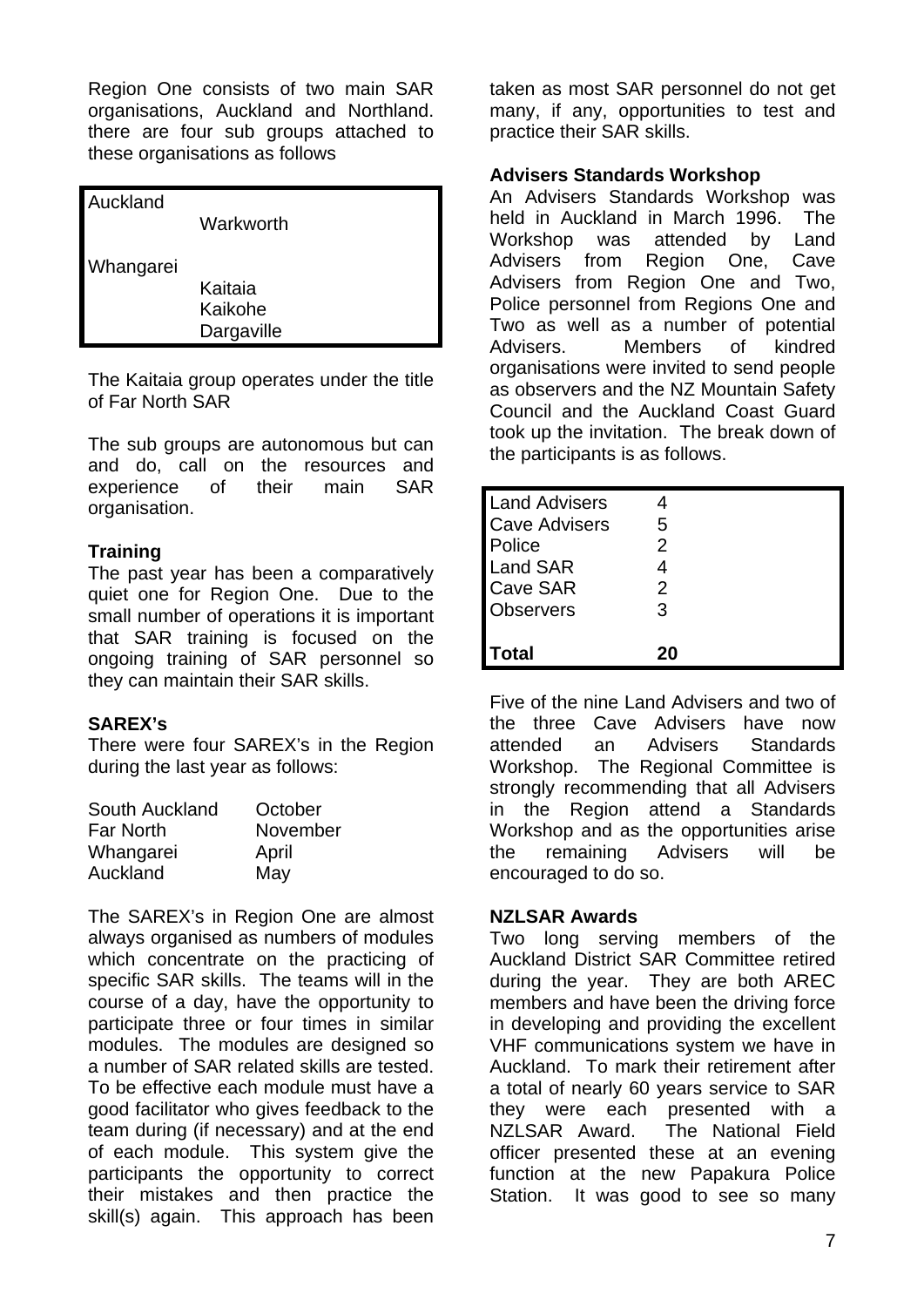retired SAR members attend this most enjoyable evening.

#### **Operations**

There have been relatively few operations over the last year. most have been very short (half a day) with a number of the essentially Class 1 operation.

#### **Roscoe Tait**

Regional Representative Region One

### **Region Two Report**

In the last year one meeting has been held by the Region Two Committee. The Chairman, Don Major is transferring to the Coromandel, and has stepped down as Regional Chairman and as one of the Hamilton District Advisers. Discussion took place on the difficulty of finding a replacement and even whether Region Two should try to continue or disband. Some positive suggestions were put forward in regard the committee facilitating regional training using training providers such as Emergency Management Limited. A further meeting is to be held on the 10 August to resolve these problems.

The Advisers List has been checked and corrected and I have forwarded this information to the National Field Officer.

District SAREX's have been held throughout the Region and I have

attended those at Gisborne, Waikato and Thames.

Adviser Workshops have been held by the NZLSAR Training Subcommittee and I have attended those at Hamilton, Gisborne and Rotorua. A further Workshop is scheduled to be held in Thames on the weekend 27/28 July.

A pilot Risk Management Course for SAR Advisers, Field Controllers and Team leaders was held during April in the Waikato District. I found at this level that it was neither constructive or suitable for SAR purposes. I also discussed this view with the participants and I would recommend that SAR funds be not used for this purpose.

#### **John Cassidy**

Regional Representative Region Two

## **Region Three Report**

The 1995-96 year has been a very active and positive year for Region Three. Under the guidance of Derick Mathews (Chairman), Dave Barker (Secretary), Ross Berry (Treasurer) and Pat Bonis (Training Subcommittee Chairman) the Committee has continued to maintain a high level of activity which was a feature of the Region's first year of operation.

Three Committee meetings (which coincide with the National meetings) have been held and have been well represented by all Districts. 90% attendances are the norm. A report of operations over the last period in each District has been made an agenda item.

This has engendered interesting and informative discussion and has given participants ideas to take away. As Regional Representative I have also circulated reports on the activities of the National Committee.

Training has been the main focus with several Regional and District courses being held throughout the year. With such an active Committee it has been something of a juggling exercise for Ross extracting funds from the various Districts in time to cover the costs, of meetings and courses. Major Regional training initiatives include:-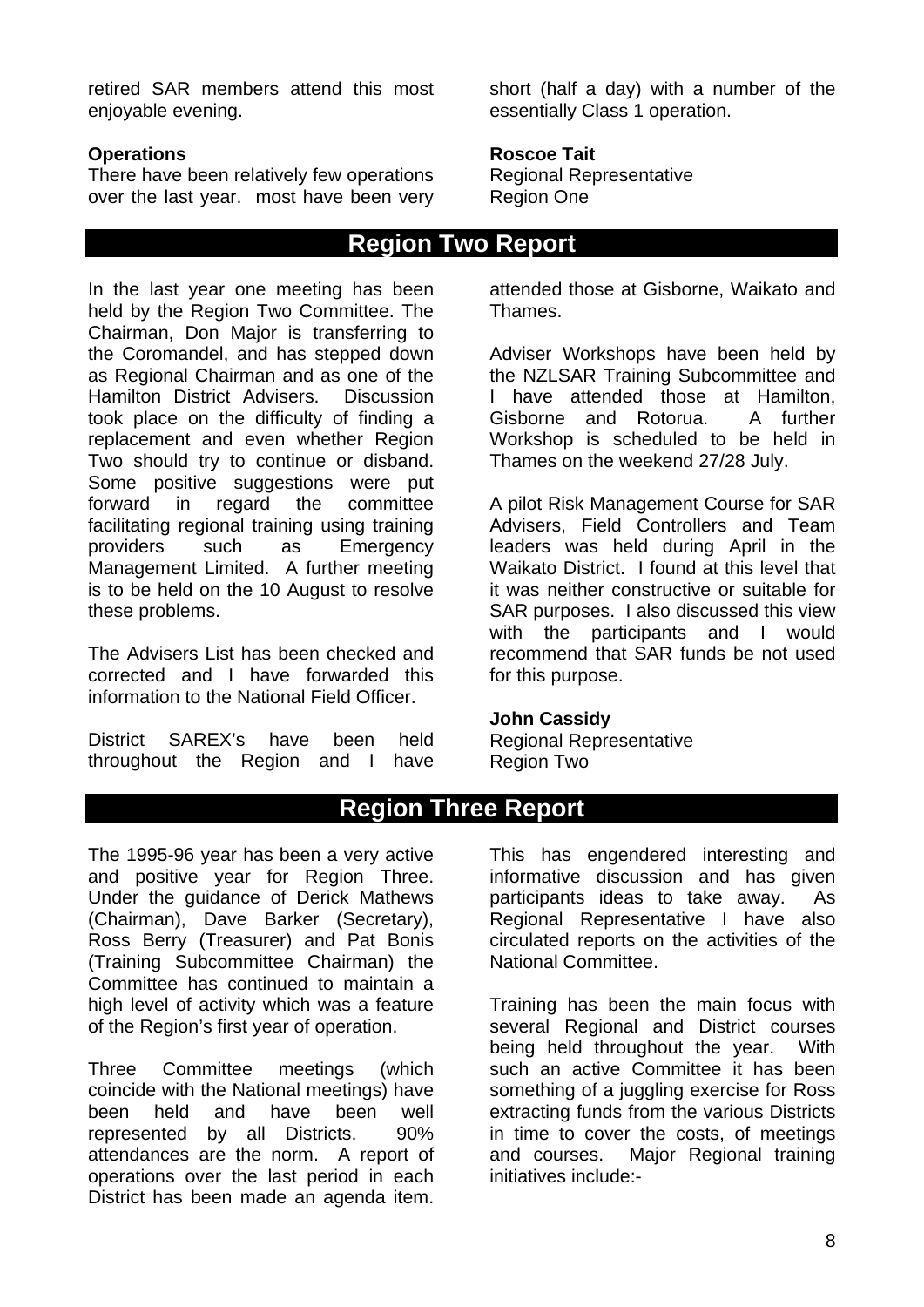- A Regional Search Advisers and Field Controllers Seminar in Marton
- A Regional "Smedley Medley" (A modified SAR orienteering type event)
- A Regional Track and Clue (TCA) Course run by Emergency Management Limited.

On the operational front all the districts have been active, but by far the most active has been the Taranaki District who were getting two call-outs a week at the time of our last Regional meeting. The Taranaki teams with the mountain at their doorstep and rapidly changing weather conditions can't afford to delay reacting to a call-out. Conditions on the mountain usually require immediate action if lives are to be saved and this has led to Taranaki developing procedures to meet their special needs. Other operations ranged from the Ansett air crash near Palmerston North to Iroquois supported bush searches, "medivac" stretcher carries across the tops in bad weather and the rescue of two young school girls high on snow slopes of the Ruahine Ranges.

Talking people out of trouble on cell phones is becoming a common event with some of our Advisers having to develop new skills to handle the particular problems cell phones present. Cell phones have good and bad points depending on how you look at them. Unfortunately inexperienced people appear to use them as a crutch by taking them on trips beyond their ability with the expectation that if they get lost, all they have to do is call some nice SAR person and they will talk them back to safety. This would be all right if rocks didn't look the same in mist and the batteries lasted for 100 hours in all conditions.

In summing up I believe Region 3 can be well satisfied with its performance over this period. As Regional Representative it has been a most enjoyable year made so much easier having such a positive and active team to work with.

#### **Graham Thorp**

Regional Representative Region Three

## **Region Four Report**

Region Four has had a very quiet year with no meetings, the Regional Representative Russell Tucker was unable to attend the November 1995 meeting and tendered his resignation by mail to the March 1996 meeting. As at the end of the NZLSAR financial year, no replacement has been appointed.

Training facilitated and largely funded by NZLSAR included a Track and Clue Awareness Course in April. This was

attended by sixteen people and the skills learnt, a few weeks afterwards showed there worth. Two woman were reported missing in the Ranges behind Nelson and at night and in inclement weather, the tracking skills learnt played a major part in their recovery.

#### **John P Tristram**, NFO

For Region Four Representative

### **Region Five - Canterbury/Westland Report**

During this, only our second year, Police restructuring has combined the former Police Regions Five and Six. As this new Region covers almost all of the South Island our Region has been retained for NZLSAR purposes and named Region 5 Canterbury/West Coast. It has continued to operate as before meeting four times at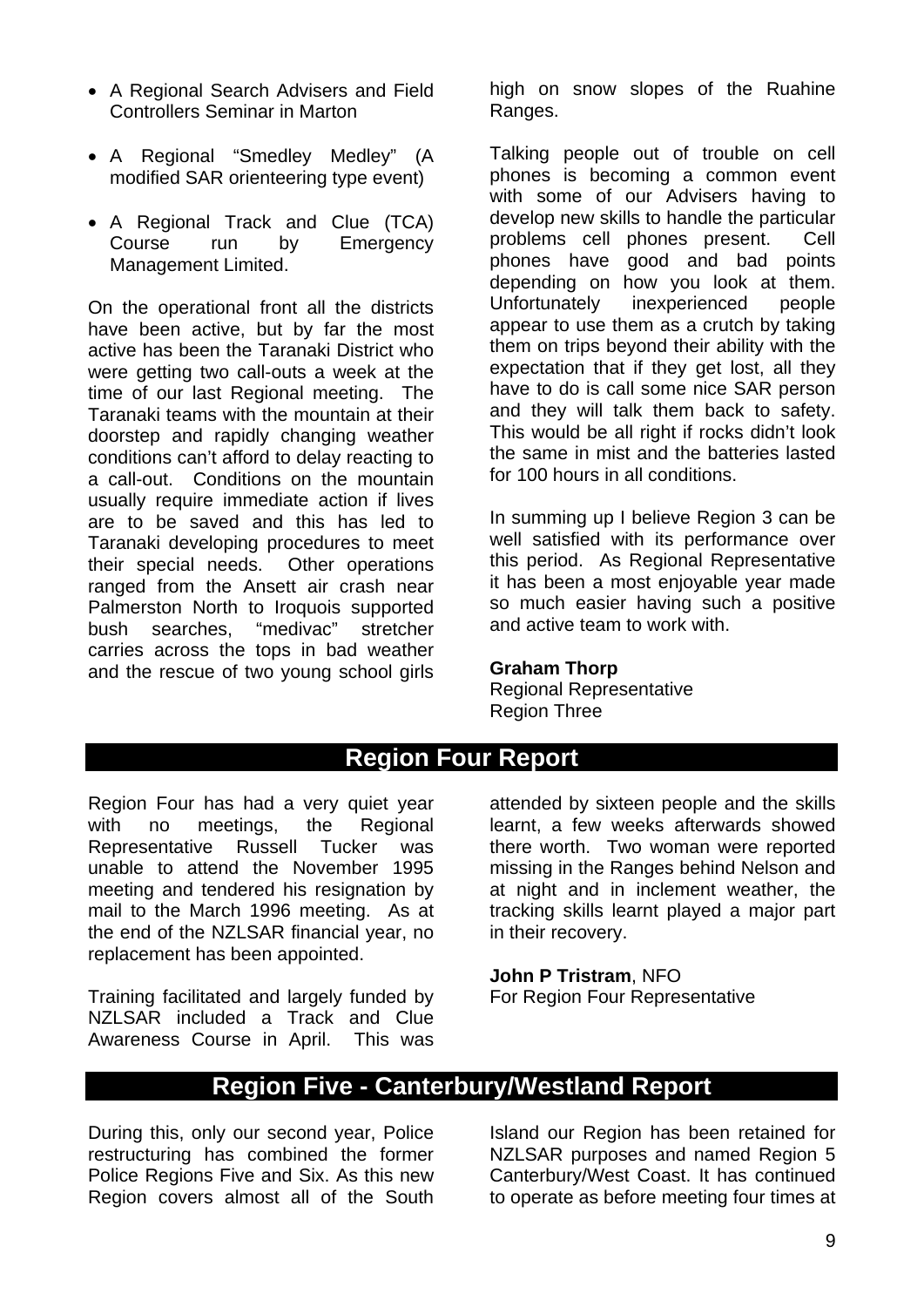Arthur's Pass, the most central site. The meetings have been well attended, served as a source of coordination, sharing of ideas and a time to consider problems and possible ways of overcoming them. They are also a good opportunity for me to disseminate information and ideas from the National **Committee.** 

One problem still of concern is the 111 call out system, that in our Region at least, has repeatedly involved the Ambulance service in SAR situations. This has at times exposed injured parties and would be rescuers to unnecessary extra stress and danger.

The three Districts in the Region, Timaru, Canterbury, and West Coast have all been examining their organisational and administration systems, as well as the number and abilities of their Advisers The latter two have made significant changes that should ensure more enthusiasm within the sub groups or sectors within their Districts but at the same time ensuring a ready back up from a neighbouring sub group. The Timaru District is in the process of setting up a more formal structure than it has at present, and revising their Adviser lists. These changes should ensure a smooth transition when the further imminent changes to the Police District boundaries impinge on SAR at a local level.

The three Districts at various times have held SAREX's as well as other training meetings and exercises. The Canterbury District assisted by additional funding from NZLSAR have recently run a special Basic Training week-end. There have

been two Adviser Seminars one in Greymouth and the other in Christchurch both extremely useful and beneficial to all who could attend. Another is needed in the near future for those who missed out. The Canterbury District late last year ran the yearly Harris Trophy Search & Rescue competition which gained its usual strong support.

As I said above our Regional meetings have been well attended. The only problem is the travelling time and distances involved in the meetings. Should eventually the entire South Island become one Police Region then it might be the time to introduce another Regional Committee perhaps based at Greymouth.

| Officers of the Regional Committee                                |                         |           |  |
|-------------------------------------------------------------------|-------------------------|-----------|--|
| are:                                                              |                         |           |  |
| <b>Alan Tinnelley</b>                                             | Regional                | Chairman  |  |
| Rangiora                                                          |                         |           |  |
| <b>Peter Cameron</b>                                              | Regional                | Secretary |  |
| Christchurch                                                      |                         |           |  |
| Alan Hepburn                                                      | Regional                | Treasurer |  |
| Methven                                                           |                         |           |  |
| <b>Gordon Hasell</b>                                              | Regional                |           |  |
| Representative<br>Timaru                                          |                         |           |  |
| <b>Gary BrehautTimaru</b><br>Dave Thomson<br><b>Timaru Police</b> |                         |           |  |
| Mike DeLury                                                       | Greymouth               |           |  |
| Ron Boddy                                                         | Greymouth               |           |  |
| John Torrance                                                     | <b>Greymouth Police</b> |           |  |
| <b>Ted Robinson</b>                                               | Akaroa                  |           |  |
| Dave Saunders                                                     | Christchurch            |           |  |
| Peter Summerfield                                                 | <b>Belfast Police</b>   |           |  |

#### **Gordon Hasell**

Regional Representative Region 5 North

## **Region Five - Otago/Southland Report**

The Regional Committee has helped provide inter locality training resulting in better liaisons within the region. The new Otago Police District is almost the size of the whole former Region Five so the need to continue the liaisons remains of importance. The new Otago District,

because of its size is now serviced by two District Committees representing the same areas as two of the previous District Committees. Further flexibility may be needed as the police restructuring continues.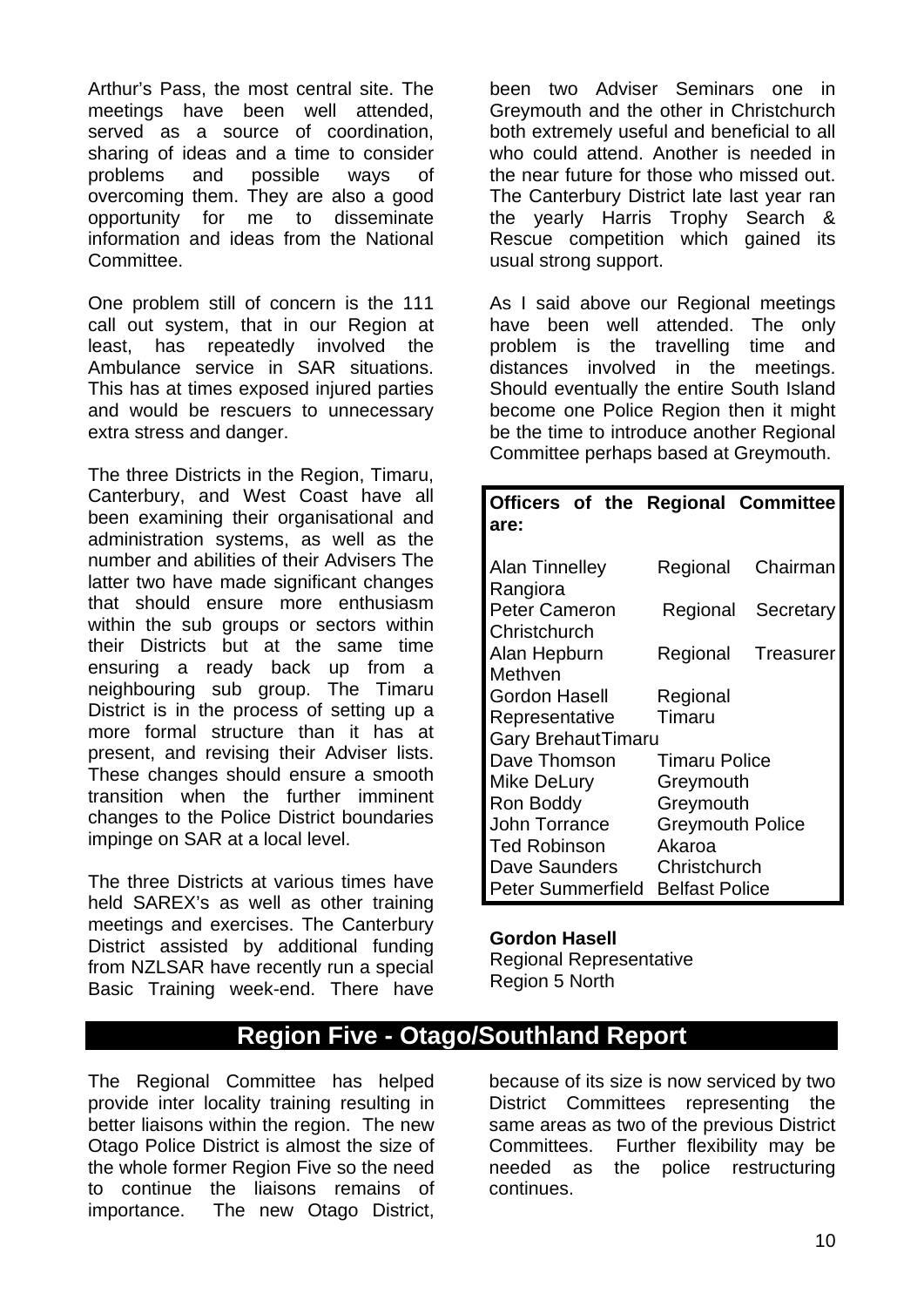The committee has retained very experienced membership in

| Brian Ahern - Queenstown                |  |
|-----------------------------------------|--|
| John Galbreath - Owaka                  |  |
| Cyril McFadzien - Gore,                 |  |
| Ivan McLachlan - Dunedin                |  |
| Trevor Pullar - Dunedin                 |  |
| <b>Robert Stanning - Tuatapere</b>      |  |
| <b>Inspectors David Cambell</b>         |  |
| <b>Inspector Chris Kelley - Dunedin</b> |  |
| Det. Snr. Sgt. Murray Gilland           |  |
| Sgt. Peter Wright - Invercargil.        |  |
| Chas Tanner<br>Dunedin                  |  |
| Secretary/Treasurer                     |  |
| Roger Barrowclough - Dunedin - Chair.   |  |

The help and support of Inspector Chris Kelley who now retires from the committee due to his other work commitments has had a major impact in facilitating the committee and its activities. His assistance in the initial formation of the committee was a major contributor to its early successful programmes. We wish to record our thanks to him for his efforts and valued contribution.

Sgt Brian Benn has been appointed to the committee as SAR coordinator for the Otago Police District. He will have the difficult task of supporting the volunteers at a time of reducing availability of departmental finance and changes in police manning strengths. He inherits a record of significant support for SAR and its volunteers in the region.

All Districts have been active throughout the year with numbers of operational callouts. Of particular interest has been the reorganisation taking place at the search headquarters to take advantage of the use of teams whose members have taken the course in track and clue awareness.

The main emphasis of the Regional Committee has been on training at the levels of Team Leaders, Field Controllers and Advisers. More detailed analysis of training needs may be undertaken in the longer term and clarification of available funding will be needed. With funds made available to the Regional Committee by Police and the National Committee two *Track and Clue Awareness* courses, one at the advanced level, have been held and one more is projected which had to be postponed. A high altitude mid winter course in the Remarkables bought together a number of contributing groups with benefit to all concerned. Donations of helicopter time by the local community were welcome and are much appreciated. Brian Ahern who organised this and one of the track and clue courses has had the most difficult time because of the spread of the District participants.

Difficulties experienced in gaining tax exemption for a local committee have now been resolved with full charitable status available to it. The same applies to the Dunedin and the Regional committees which use the pro forma rules supplied by the National Committee (with suitable adaptations).

The committee has supported moves toward setting Adviser Standards. Two introduction Workshops to these have been held for all Advisers in the Region. Those unable to attend will need to be given the opportunity of attending further Workshops.

#### **Roger Barrowclough**

Regional Representative

# **Aviation Subcommittee Report**

The Aviation Sub Committee has continued to maintain a fairly low profile. A 'watching brief' has been maintained on the relationship that exists between NZ

Land SAR Inc and the various aviation service providers. At this time there appears to be no outstanding areas of concern.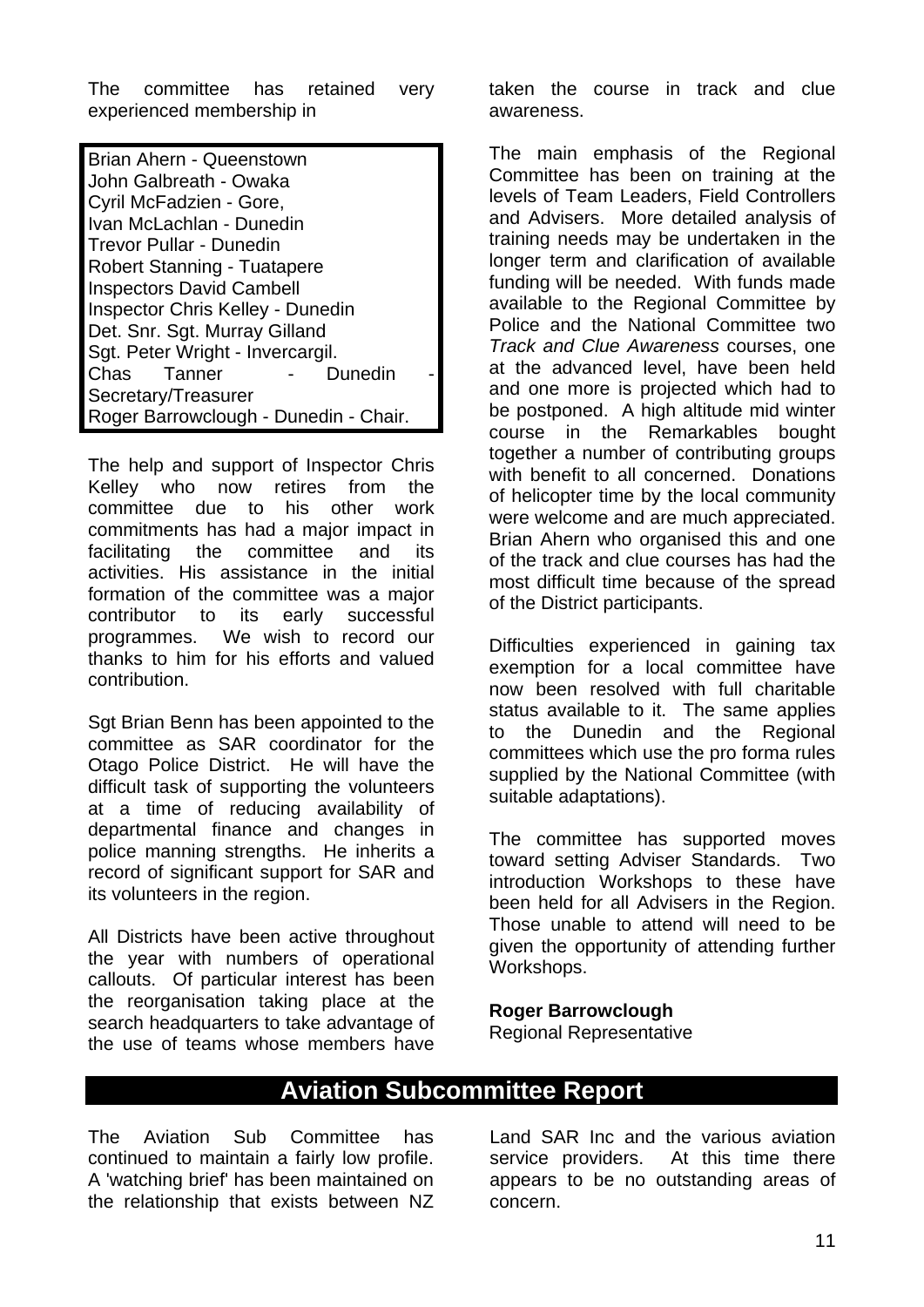John Tristram has recently been in contact with the Aviation Industry Association, and we hope to maintain a closer contact with this organisation, and in particular its 'Rescue Helicopter'

division. Aircraft play a major part in most SAR operations. Listed below are the most recent statistics indicating aircraft operating hours and cost:

| <b>Operator</b>              | <b>Hours</b> | Cost                     |
|------------------------------|--------------|--------------------------|
| <b>Commercial Fixed Wing</b> | 17.85        | \$5230                   |
| <b>Commercial Helicopter</b> | 377          | \$375,842                |
| <b>Police Helicopter</b>     | 14.2         | \$14,982                 |
| Air Force Fixed Wing         | 18.5         | $\overline{\phantom{0}}$ |
| Air Force Helicopter         | 196          | $\overline{\phantom{0}}$ |

#### **Ross Berry**

Chairman Aviation Sub Committee

### **Communications Subcommittee Report**

The formation of the Communications Subcommittee (CSC) covered in last years report is now essentially complete with Stan Whitfield (Christchurch) being appointed as the AREC representative on the team. It was also identified that the Police as the main equipment provider were not represented on the team so this has rectified with the appointment of Rex Aubrey from the Information and Technology Group Police National Headquarters Wellington.

The rest of the team, Ian Gardiner (Christchurch), Ross Thompson (Auckland) and Terry Waghorn (Wellington) together with Paul Dale (Department of Conservation representative Wellington) and John Tristram (National Field Officer) and I make up a total of eight on the Subcommittee.

The year has been incredibly busy for the whole team. One "face to face" meeting was held along with several teleconferences. While last year most of our energies were spent in setting up the Subcommittee, this year has been directed to identifying the technical issues confronting NZLSAR in the immediate and long term future. While our main thrust at this stage relates to communications between field stations, field teams and town base stations, I also see the Subcommittee as having a responsibility to investigate other forms of communications that will make our nonoperational roles more effective.

To this end the Subcommittee has been broken up into separate working groups to look at specific issues. All Subcommittee members are working in more than one group which accounts for some of the delays in developing policy. This delay is not of concern to me at this stage as many of the issues are interrelated and it is important to have a complete understanding of the issues and the effects before setting policy.

John Tristram our National Field Officer, has become a key person in the team. His central position in Wellington and the experience he has gained in organising our teleconferences is much appreciated. For a person who claims he has no knowledge in communications he does extremely well.

A "target sheet" listing all the tasks being undertaken by the CSC was set up at the beginning of the year and is updated after each meeting or teleconference so all members are aware of the tasks that have been set and the timing for results. I believe the first positive outcome from the Subcommittee should begin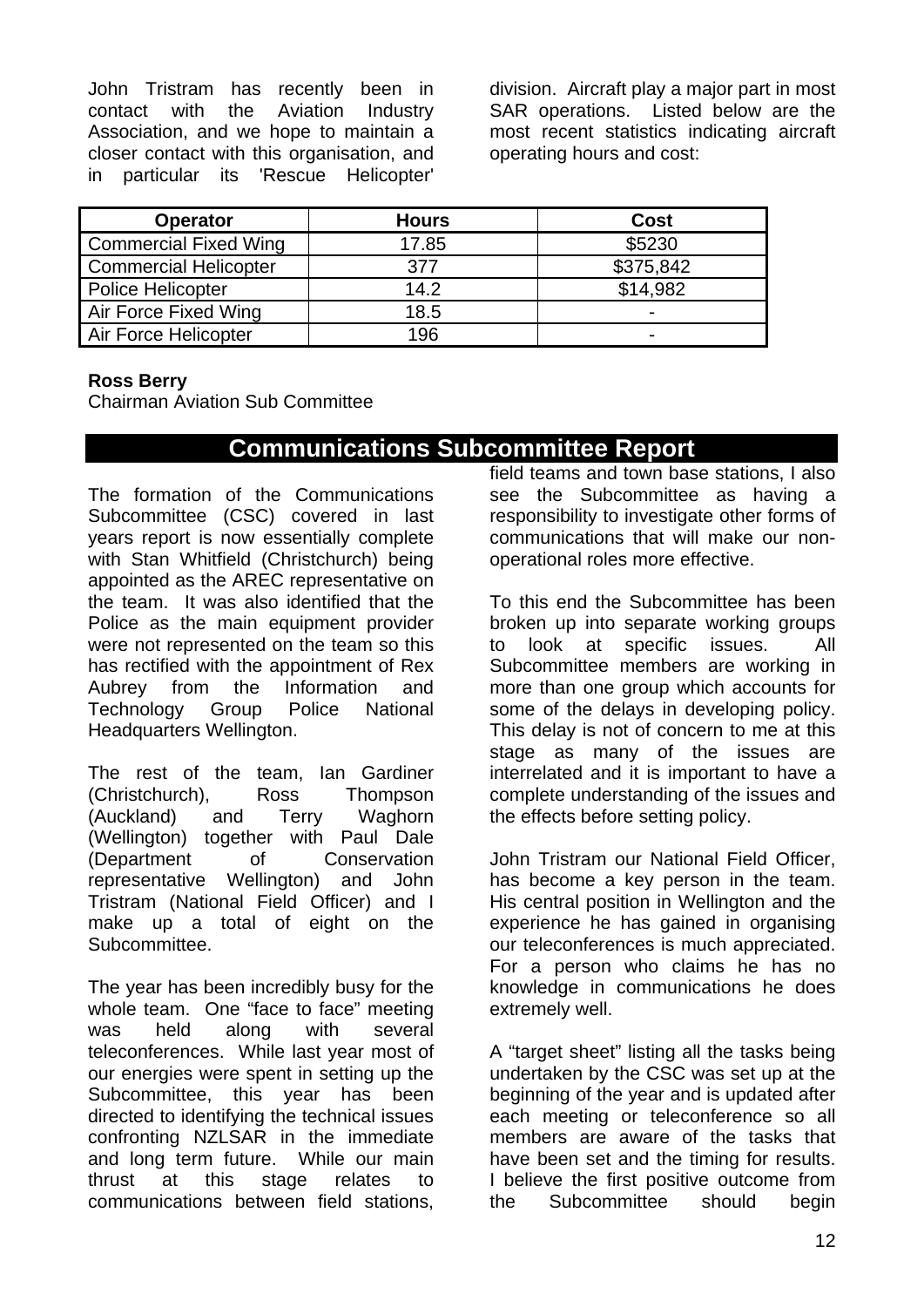appearing around the NZLSAR AGM in August and then we should start to see a range of policy statements after that.

Tasks under review include:- Standards for Operators - Stan is working on this with others in AREC and some input from our Standards writing team on the national Committee. A policy and advice pamphlet for use by the general public giving preferred methods of communications in the back-country - Ian is leading the group on this task. Future methods of communication for NZLSAR - Ross is coordinating this project. It is a massive task with a wide range of areas to look at; frequencies, frequency allocation, license fees and cost/purchase options - Terry is following this up. The Police have issued fifty new PolSAR radios which are now in service around the country - Rex is following progress here. Feedback is essential to ensure any problems identified do not follow through into the next batch of sets that may be purchased. Most welcome news was the decision by the Police to pay the licensing fees for the CD12, MS8 and MS17 channels.

Other tasks include training aids and assistance to areas having specific problems. These are being addressed as they come to hand.

With NZLSAR having to operate on a business footing, budgets and forecasts have had to be prepared for a five year period. The CSC budget only covers operating expenses so is not a big amount. However the workload over the year has shown the need for two "face to face" meetings each year along with various means of communications between members in the intervening period.

All things considered I can report a very successful year for the CSC. Excellent progress has been made on a wide range of background issues. The team has put in many hours of work over and above what would normally be expected of them and I would like to record my thanks for a job well done.

The future of communications for SAR looks good providing funds can be provided for the purchase of equipment. I look forward to reporting on more positive progress in the coming year.

#### **Graham Thorp**

| Chairman     |
|--------------|
| Subcommittee |

**Communications** 

### **Specialist Subcommittee Report**

The last twelve months have seen this committee concentrate on two main areas.

The first being the area of Alpine and Cliff Rescue standards. A very productive workshop was held at the Police College in Wellington over a weekend in November 1995. Attended by some twenty people most of whom are experts in high altitude mountain rescue, this workshop completed the preparatory work for three papers on:

- Minimum entry standards for ACR team members.
- A non-operational task list for ACR team leaders.

• Helicopter training for ACR teams.

These papers are at present circulating the sub-committee in draft format, for final comment. The workshop also developed the content for the ACR Instructors workshop, planned for October 1996. One day was set aside during the workshop for some training in Search Management techniques and Track and Clue awareness.

The second area that this committee has concentrated on is the establishment of a Medical working party. Led by Dr. Dick Price, this group has been asked to consider: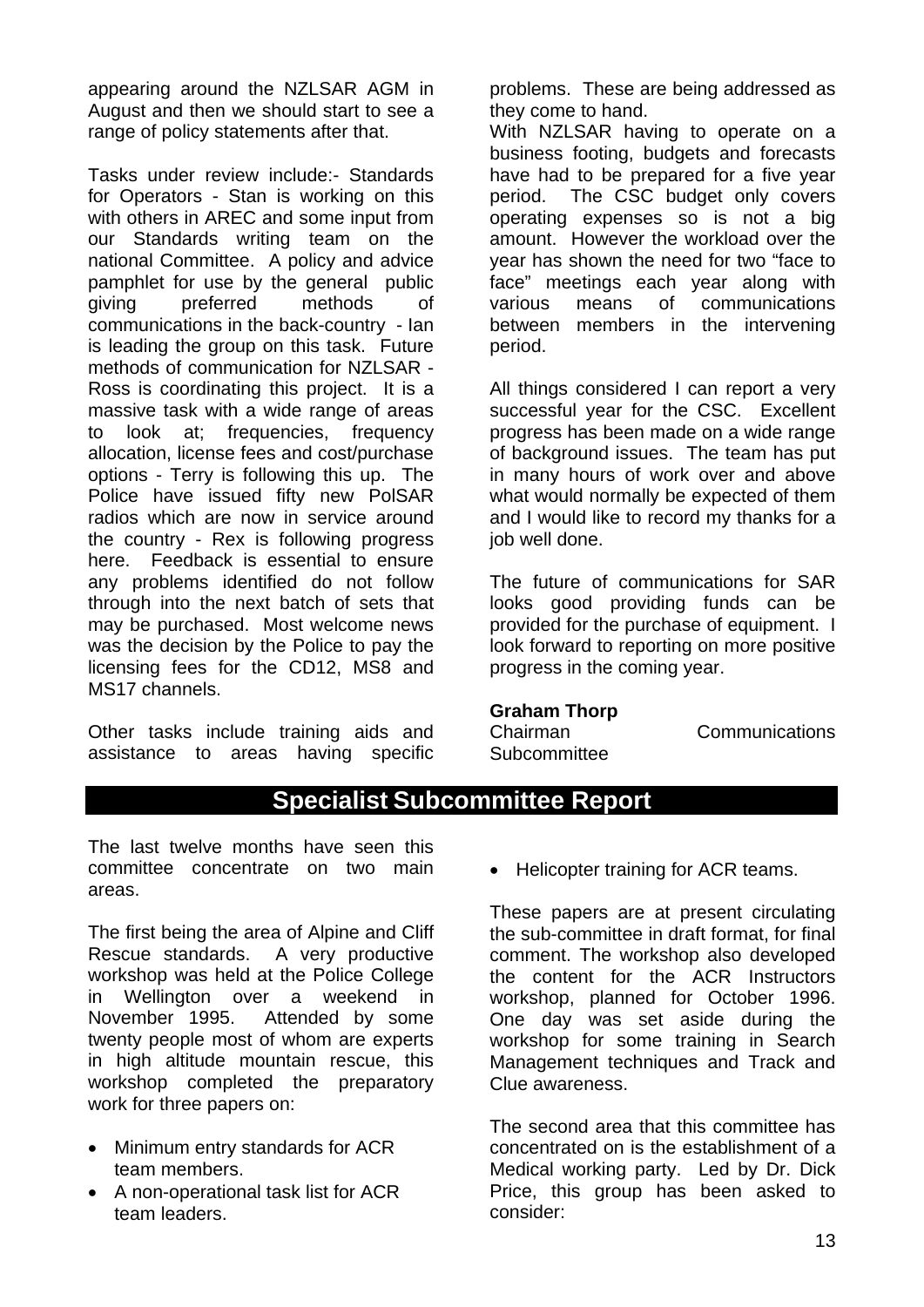- Cold Body Injuries.
- Critical Incident Stress Management.
- Patient care protocols.

In supporting this group, two members were sponsored to a Cold Injuries seminar and three members were sponsored to a Critical Incident Stress Management Workshop.

The Chairman attended a regional SAREX in Queenstown in June 1996 and used this opportunity to widen the network used by the Sub-committee. It is intended to continue this practice in future years by having a Sub-committee member attend a selected district SAREX that involves local ACR teams.

In looking to the future this Subcommittee has identified that two further working parties should be established to consider; Technical standards for ACR teams, and Avalanche standards for ACR teams. It strongly believes that an essential part of our work is to establish a strong national network amongst the Specialist groups for the exchange of upto-date information and to enable a high level of common standards to be achieved.

#### **Murray Cullen**

Chairman Specialist Sub-committee

### **Training Subcommittee Report**

The Training Subcommittee met in Christchurch in August 1995 for a very important meeting at which the training direction and priorities were determined. The plan developed at this meeting has been followed over the last year. The guiding objective of the Subcommittee is finding ways to provide training that allows the SAR organisation to "do the job better".

#### **Advisers Standards**

At the NZLSAR Committee meeting held in conjunction with the AGM last year, it was resolved that the Advisers Standards (Operational and Non Operational) be adopted subject to periodic review. (This was after four pilot Workshops had been presented around the country). The Committee also resolved that, subject to finance. one Workshop a month be run so all Advisers are given the opportunity to attend. Consequently the Advisers Standards Workshops have been the main focus over the past year. The Workshops are aimed at Advisers, potential Advisers and Police personnel. The final two pilots were presented in July and August 1995 in Canterbury and Wellington. During the pilots the Standards were modified, based on the

feedback from the Workshop participants. After the fourth pilot Workshop the Standards were reviewed and it was concluded that they had developed to a stage where they could be "frozen" while they were introduced around the country. Since then Workshops have been presented in Gisborne, Invercargill, Rotorua, Greymouth, Auckland, Dunedin and Wellington as well as a one day update in Hamilton for those who had attended the first pilot Workshop there. There has been an extremely high acceptance of the Standards by those who have attended a Workshop. In the Workshop questionnaire over 94% indicated that the concept of the Standards are essential and should be promoted, and that all Advisers should attend a Workshop. The following is an analysis of those who have attended a Workshop.

| Number of Workshops       |   | 11  |
|---------------------------|---|-----|
| Workshop attendance       |   |     |
| Advisers - Land           |   | 105 |
| <b>Advisers - Cave</b>    |   | 14  |
| Advisers - Air            | 1 |     |
| <b>Potential Advisers</b> |   | 48  |
| Police                    |   |     |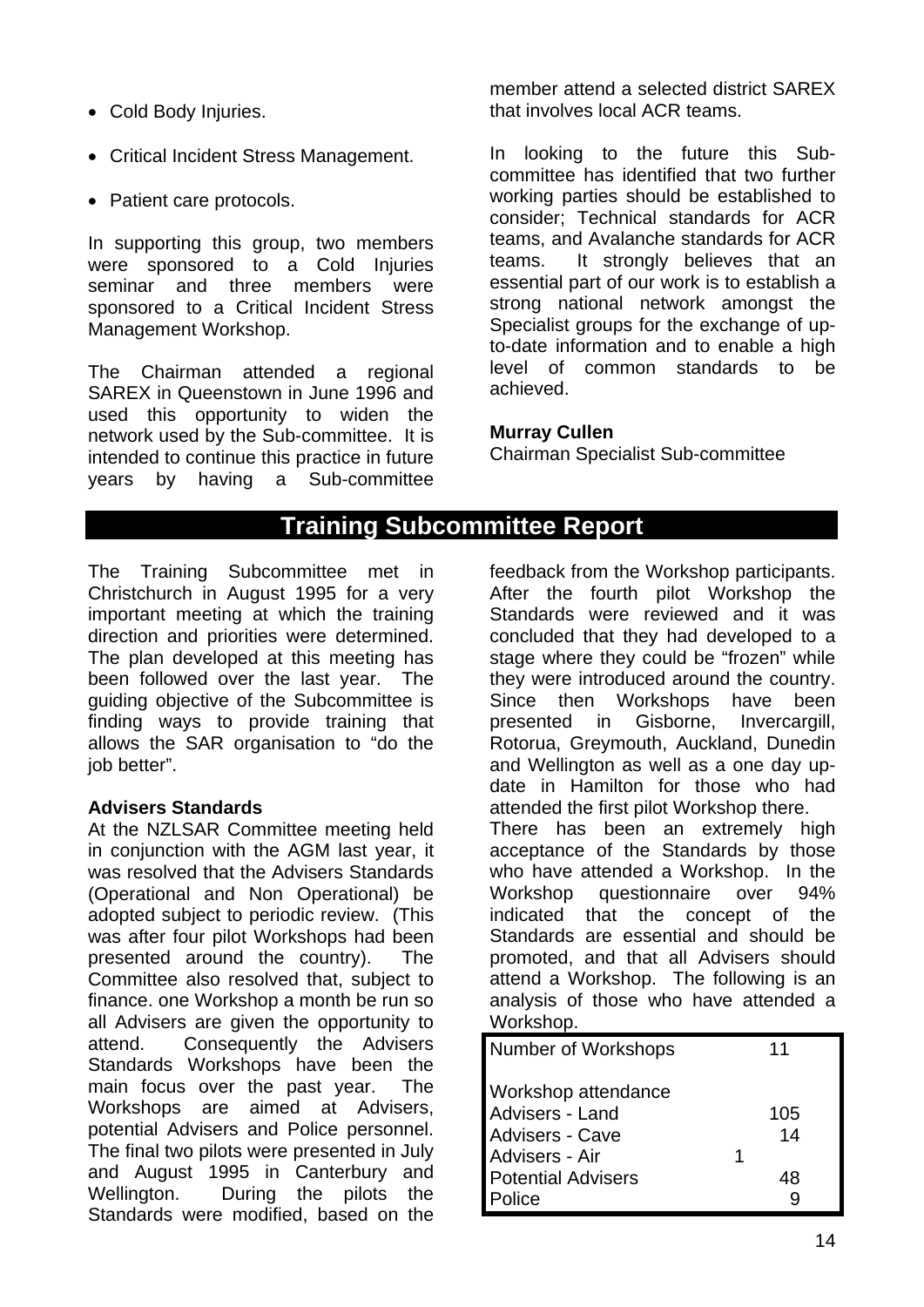| <b>Observers</b> | 5   |  |
|------------------|-----|--|
| Total            | 182 |  |

Over 86% of the responses to the questionnaire indicated that there should be similar regular training for Advisers, with a fairly even split between a day per year and a weekend every two years. Further Workshops will be run during the coming year with planning well under way for Workshops in Thames and Taranaki.

#### **Other Standards**

Now that the Adviser Standards are established, the concept of Standards must be extended to other levels of the SAR system. The first drafts of the Standards for the Field Controllers and Alpine and Cliff Rescue Team Leaders has been written. It is planned that both of these standards will be completed and pilot Workshops run, by the end of this year. It is of interest to note that AREC is now in the process of writing Standards for their organisation. We are providing some assistance to AREC as they work through this difficult process.

#### **Risk Management**

One of the items that has generated considerable discussion at a number of Advisers Standards Workshops is the recognition and assessment of risk, as well as the implications that the Health and Safety in Employment Act 1992 has for SAR. The Act, as such, is essentially written for the industrial workplace and to cover those in paid employment. The Act does not address, nor was it envisaged it would cover, volunteers in the outdoors.

However we need to ensure that those who are responsible for organising SAR activities are aware of, and take into account, the possible risks when planning SAR operations and exercises. The Training Subcommittee has recognised this concern and entered into discussions with Jill Dalton of the NZ Mountain Safety Council. This has lead to the development of a "Risk Management for SAR" course. The first pilot was run in the Waikato in April 1996. The feedback from this event was mixed but there was sufficient positive feedback to justify a second course. Initial planning is now underway for another pilot course to be held at Nelson Lakes in November.

#### **Field Guide**

Work on the Field Guide has been slower than expected for a number of reasons. The second draft has been run off and corrections, together with the rewriting of some sections to give a more consistent and logical format is currently being undertaken. The Field Guide will be a hand book for field personnel (Field Controllers, Team Leaders, Rescue controllers and Team Members) detailing standard practice and the SAR skills required of our organisation. The guide will be used by SAR groups to develop specific training modules for a variety of SAR skills.

It is planned to publish the Field Guide as a national document late this year.

#### **Training**

There are a number of interesting developments in SAR techniques coming from the Emergency Response Institute in the USA. Two courses in particular are of interest. These are "*Managing Search Operations*" which is aimed at Advisers and Field Controllers and deals with the management of a search.

The other is "*Track and Clue Awareness*" which is mainly aimed at Team Leaders and Team Members. The objective is to make the searchers more aware that they should be looking for clues that the missing party leaves behind, rather than making them expert trackers.

The courses are run by Ross Gordon of Emergency Management Limited. Several Districts have run one or both of these courses. Those who have attended a course have found the content to be extremely useful and relevant. To date the following courses have been run.

Managing Search Operations 4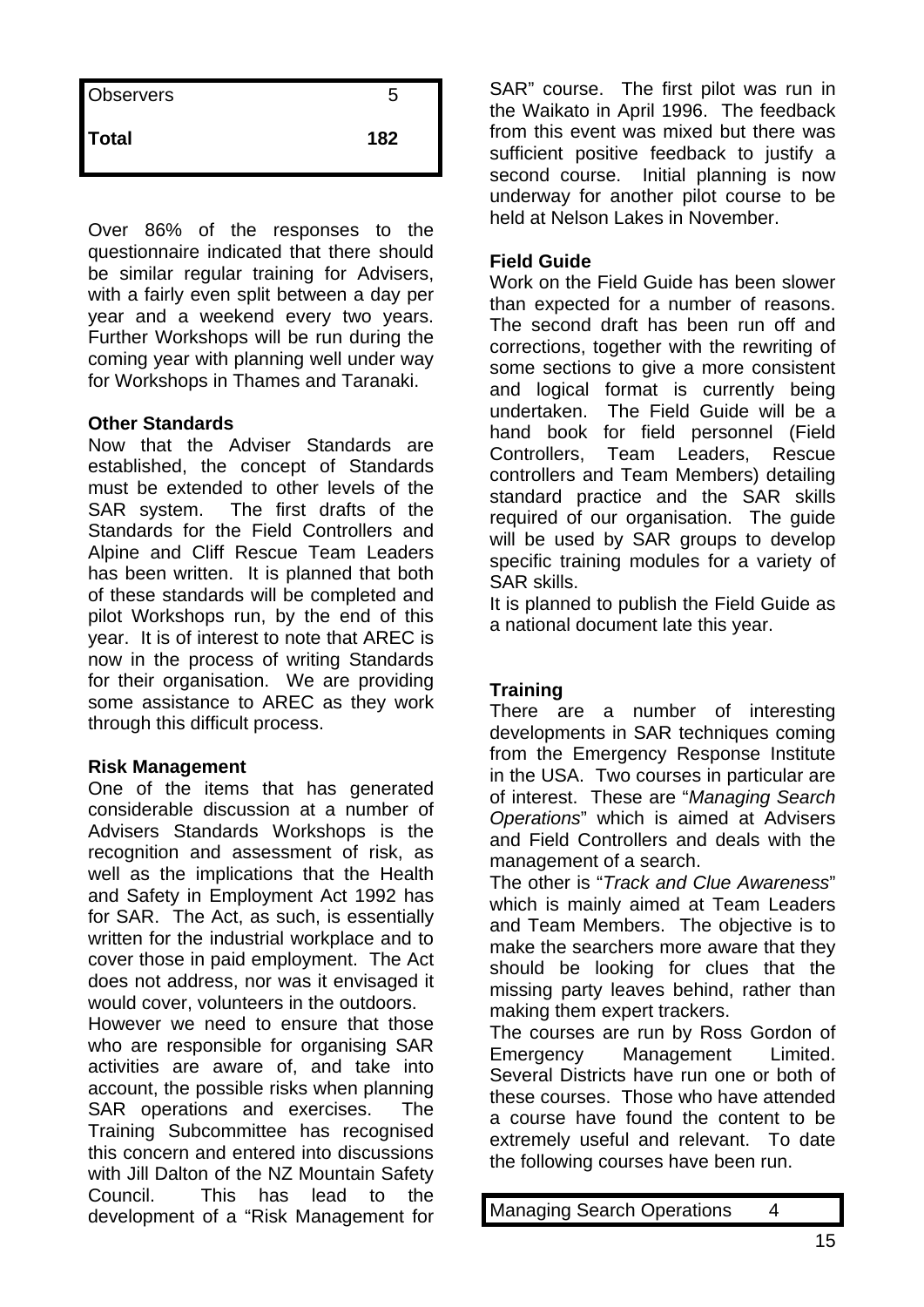#### Track and Clue Awareness 7

As well there was a one day introductory course presentation at the ACR Team Leaders Course.

The Training Subcommittee is keen to promote more of these courses and will subsidise a number of these courses each year.

The Training Subcommittee recommends that Advisers in each Region get together on a yearly basis. Some Regions have an annual Regional Seminar and to encourage this concept the Subcommittee will subsidise these Regional Advisers Seminars (providing finance is available).

#### **Future**

An ambitious five year training program has been developed to give specific training to a significant number of volunteers. The aim is to encourage SAR personnel to learn new skills and techniques appropriate to the type of operations in their District. We are currently seeking funding for this programme.

#### **Training Subcommittee**

the membership of the Subcommittee has not changed during the year. The members are.

Murray Cullen Dave Saunders Roscoe Tait Stu Thorne Barry Were

The Chairman of NZLSAR, Roger Barrowclough and the National Field Officer John P Tristram are ex officio members of the Subcommittee.

#### Acknowledgments

I would like to acknowledge the support of the Regional Committees and Regional Representatives in assisting with the organisation of the various Workshops and courses the Subcommittee has run around the country. Having the organisation done at a local level certainly makes it much easier to run these events. I would like especially like to thank the Committee of NZLSAR for its support of the aims and objectives of the Subcommittee, those who gave their time to attend and participate in one of the Advisers Workshops, our National Field Officer John Tristram for his tremendous help and support during the year and last and certainly not least Barry Were my copresenter at the Advisers Workshops for his unfailing support and encouragement over the past year.

#### **Roscoe Tait**

Chairman Training Subcommittee

## **Underground Subcommittee Report**

This year has been quiet in terms of rescues compared to previous years but from experience we know that there is no pattern in the frequency of callouts.

All Cave Advisers positions have been reviewed this year and the total number has been reduced from 24 to 16. Of the 16 Advisers 9 have attended an Adviser Workshop, so far.

In line with the current NZ Land SAR recommendations we have reviewed our Advisers based on skills and ability to perform as an Adviser before geographical considerations.

Although there has been no formal Subcommittee meetings we have had meetings with the Mines Rescue representatives and maintain a dialogue with them. In addition there have been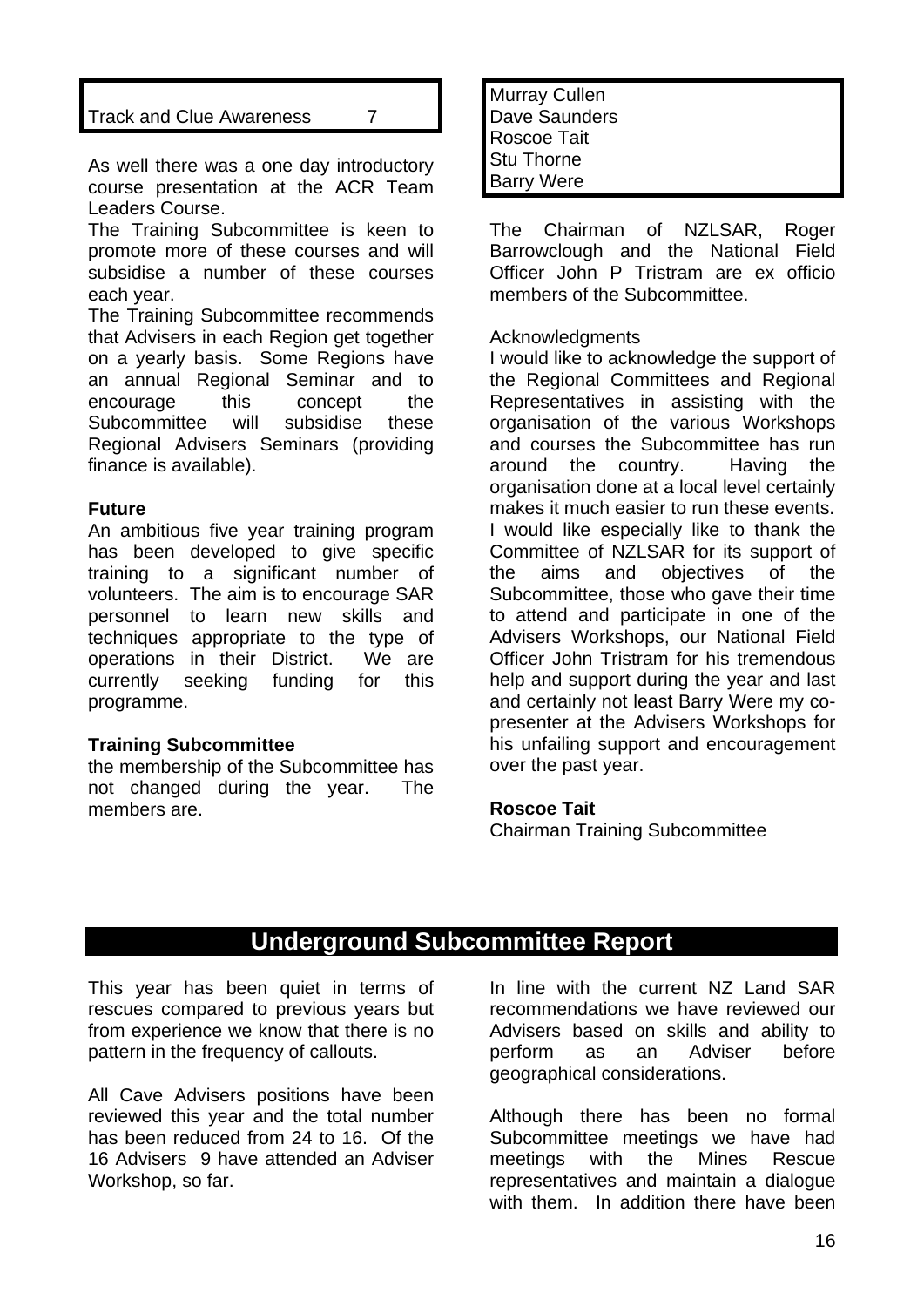four Speleological Society Council meetings during the year where time is devoted to the cave related SAR issues on a national basis.

Planning is proceeding for a major exercise as a combined Confined Spaces and Underground/Aboveground SAREX to be held in the Bendigo area of Otago in March 1997. This is subject to funding.

Planning is also proceeding for a major deep cave SAREX in the South Island in March 1998.

The usual regional SAREX's have been run by cavers during the past year.

A Cave Rescue Handbook is being written and it is hoped that this will be completed during the next twelve months.

I believe that the Cave SAR organisation is strong with extremely capable Advisers. An ongoing effort is needed to improve and one area in particular where cavers need more skill is in the area of Search techniques. It is my hope that an MSO course can be provided for cavers during the next year.

#### **Barry Were**

Chairman Underground Subcommittee

## **Treasurers Report**

Firstly I wish to extend thanks to the Police for the operational grant and the provision of accommodation and other services for the National Field Officer.

The 1995/96 Accounts following show a surplus for the years operation and, with the balance brought forward from the previous financial year, result in total funds of \$80,530.

However the following factors must be considered:-

- 1. The Field Guide manual has not been published and thus a special provision for the expected cost of \$30,000 has been made from the total funds.
- 2. Certain essential and committed activities were deferred to dates after 30 June 1996 and the costs of these will be borne by the 1996/97 year
- 3. The police grant is received some months after balance date and sufficient funds must be retained to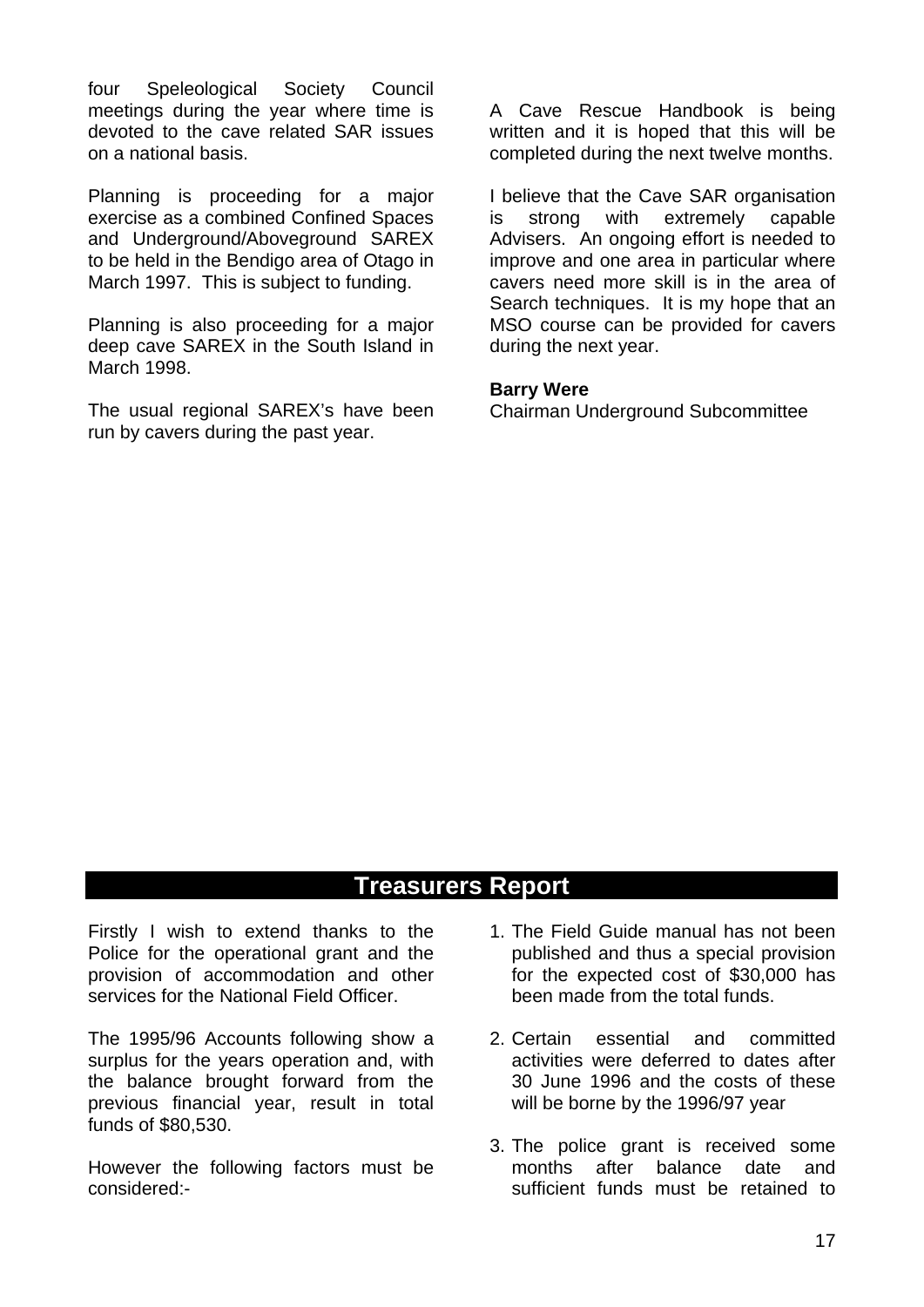cover this period. The amount will not be less than \$25,000

The Business Plan for 1996/97 shows expenditure of \$162,100 and the funds on hand at the end of the 1996/97 year must, again, be sufficient to cover the few months until the 1997/98 grant is received.

When the amount of the 1996/97 grant is known, prompt and careful planning is required to ensure that all the important activities and commitments can be paid for.

### **Phil Rundle**

Treasurer NZLSAR

## **Financial Report**

#### **NEW ZEALAND LAND SEARCH AND RESCUE INCORPORATED**

Statement of Position as at 30 June 1996

|                                            | 1996    | 1995  |
|--------------------------------------------|---------|-------|
|                                            | \$      |       |
| <b>Accumulated Funds</b>                   |         |       |
| Balance at 1 July                          | 58456   |       |
| <b>Funds from Federated Mountain Clubs</b> |         | 14848 |
| Surplus for the year ended 30 June         | 22074   | 43608 |
| <b>Transfer to Field Guide Provision</b>   | (30000) |       |
| Balance at 30 June                         | 50530   | 58456 |
|                                            |         |       |
| <b>Field Guide Provision</b>               | 30000   |       |
|                                            |         |       |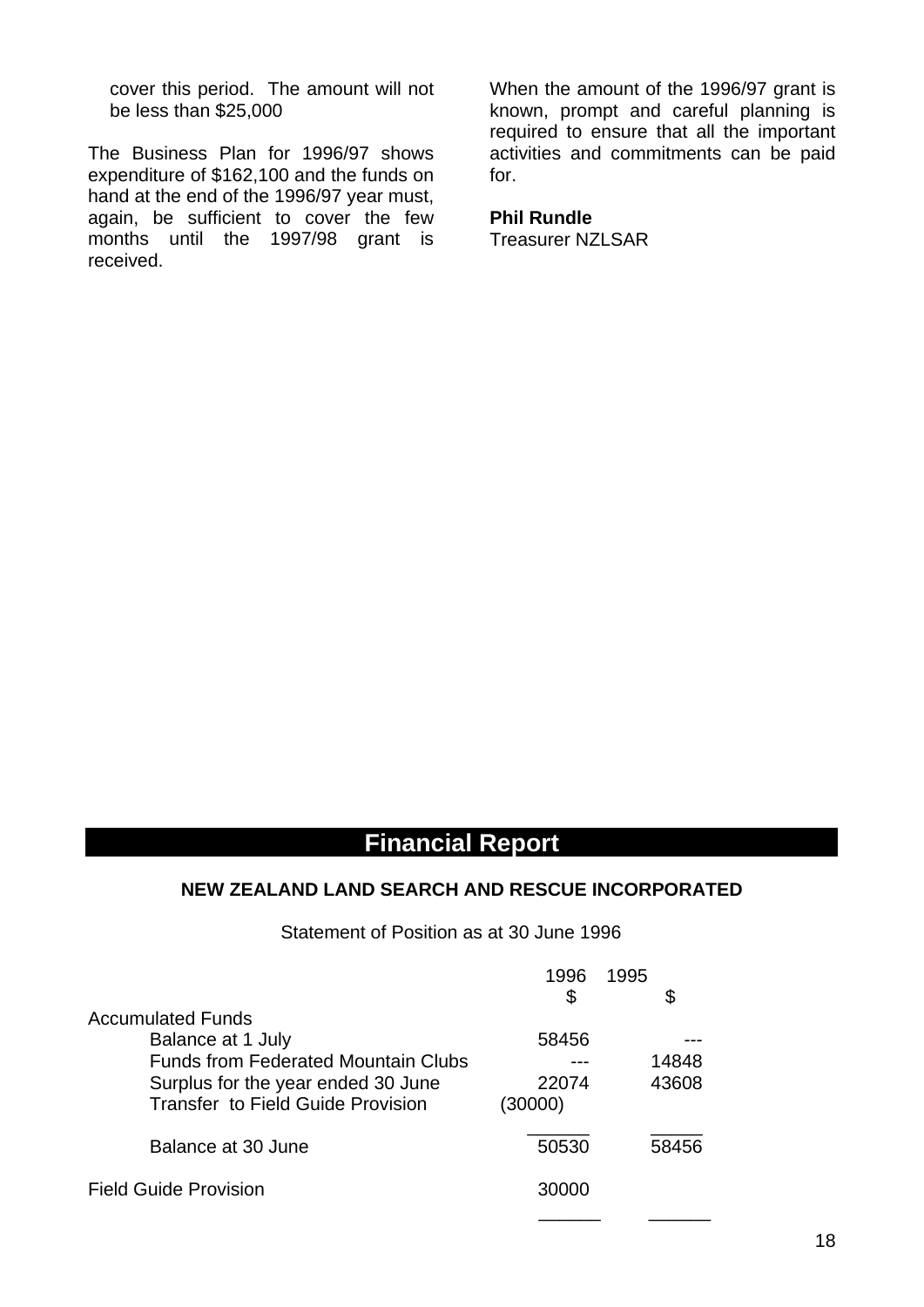|                                                                                 |                   | 80530         | 58456       |
|---------------------------------------------------------------------------------|-------------------|---------------|-------------|
| Represented by:                                                                 |                   |               |             |
| <b>Bank accounts</b><br>Trust Bank current a/c<br>$\mathbf{u}$<br>п<br>call a/c |                   | 1316<br>14219 | 3798<br>128 |
|                                                                                 |                   | 15535         | 3926        |
| Term Deposit - Trust bank (Matures July 1996)                                   |                   | 69661         | 55122       |
| <b>Debtors</b>                                                                  | Note <sub>3</sub> | 4107          | 2017        |
| <b>Total Current Assets</b>                                                     |                   | 89303         | 61065       |
| <b>Less Current Liabilities</b>                                                 |                   |               |             |
| Creditors                                                                       | Note 4            | 8773          | 2609        |
| <b>Net Current Assets</b>                                                       |                   | 80530         | 58456       |

The Notes 1 to 5 to the Accounts form part of these Accounts

--------------------------------------------------Treasurer -------------------------------------Chairman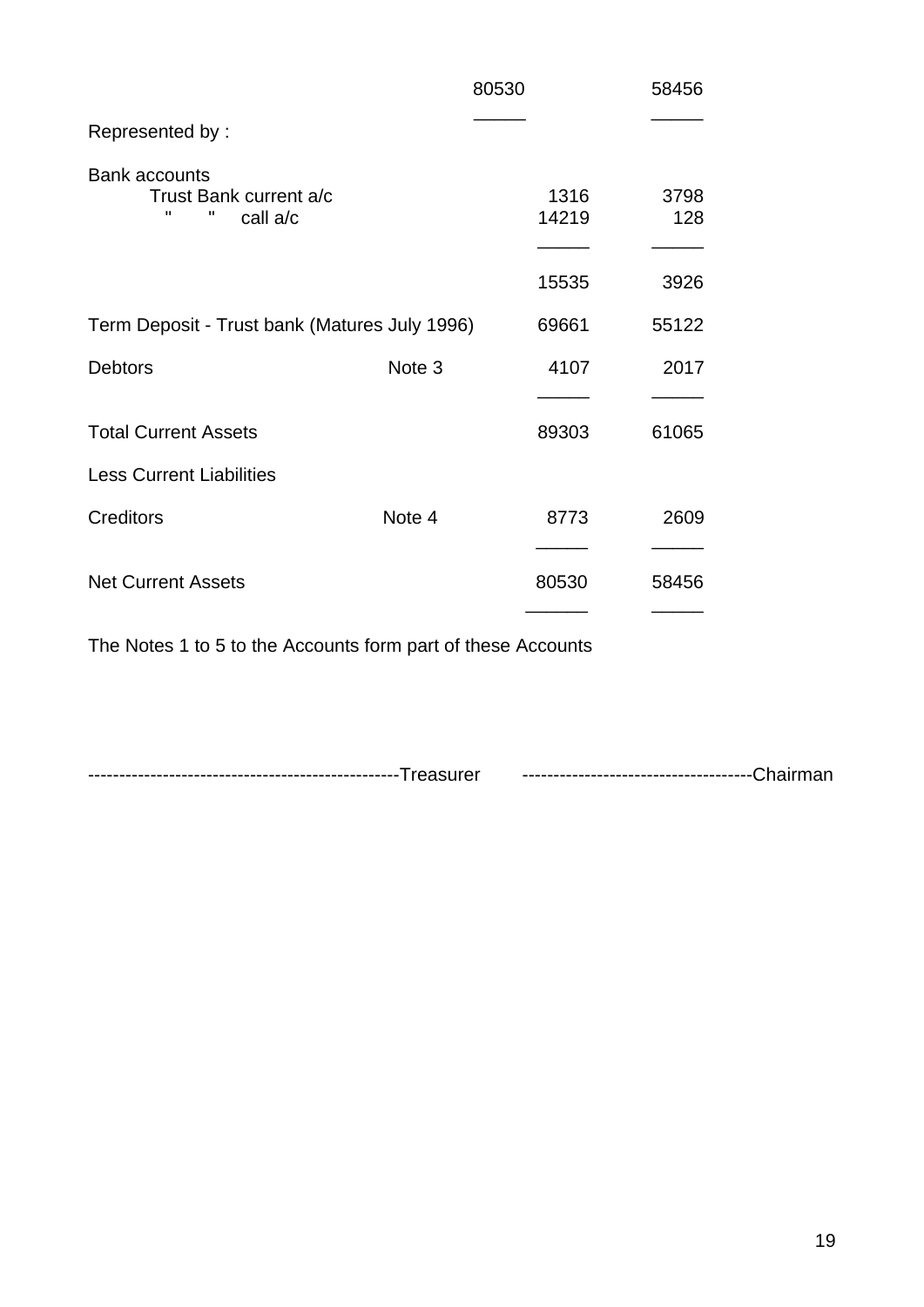#### **NEW ZEALAND SEARCH AND RESCUE INCORPORATED**

#### **STATEMENT OF FINANCIAL PERFORMANCE FOR THE YEAR ENDED 30 JUNE 1996**

|                                                                                                                                                                       |                                   | 1996<br>S           |                 | 1995<br>\$      |
|-----------------------------------------------------------------------------------------------------------------------------------------------------------------------|-----------------------------------|---------------------|-----------------|-----------------|
| <b>INCOME</b>                                                                                                                                                         |                                   |                     |                 | Note 5          |
| <b>Police Dept Contract</b><br>Interest                                                                                                                               |                                   | 103,000<br>6,667    |                 | 70,917<br>1,286 |
| <b>Total Income</b>                                                                                                                                                   |                                   | 109,667             |                 | 72,203          |
| <b>EXPENSES</b>                                                                                                                                                       |                                   |                     |                 |                 |
| <b>Committee Meetings</b><br>National Field Officer<br>Salary and ACC Levy<br>Air Fares                                                                               | 41,144<br>4,069                   | 6,395               | 14,226<br>2,761 | 5,703           |
| <b>General Expenses</b>                                                                                                                                               | 716                               |                     | 406             |                 |
|                                                                                                                                                                       |                                   | 45,929              |                 | 17,393          |
| <b>National Office</b><br>Administration<br>Tolls, postage etc<br>Stationery                                                                                          | 112<br>289<br>887                 |                     | 1,150           |                 |
|                                                                                                                                                                       |                                   | 1,288               |                 | 1,150           |
| <b>Regional Committees and Representatives</b>                                                                                                                        |                                   | 2,220               |                 | 1,515           |
| <b>Training Committee</b><br><b>Adviser Standards Courses</b><br><b>Emergency Management Ltd</b><br>Courses                                                           | 14,155<br>3,500                   |                     | 2,709           |                 |
| Remarkables Exercise<br><b>Risk Management Course</b><br>Tolls, post etc<br>Meetings                                                                                  | 1,500<br>1,039<br>357<br>979      |                     |                 |                 |
| Display Boards                                                                                                                                                        | 650                               |                     |                 |                 |
| <b>Specialist Committee</b><br><b>Alpine Cliff Rescue Courses</b><br>Queenstown SAREX Visit<br><b>Critical Stress Incident Courses</b><br>Meetings<br>Tolls, post etc | 6,740<br>300<br>631<br>385<br>264 | 22,180              |                 | 2,709           |
| <b>Communications Committee Meetings</b><br><b>Audit Fees</b>                                                                                                         |                                   | 8,320<br>961<br>300 |                 | 125             |
| <b>Total Expenses</b>                                                                                                                                                 |                                   | 87,593              |                 | 28,595          |
| <b>SURPLUS</b>                                                                                                                                                        |                                   | 22,074              |                 | <u>43,608</u>   |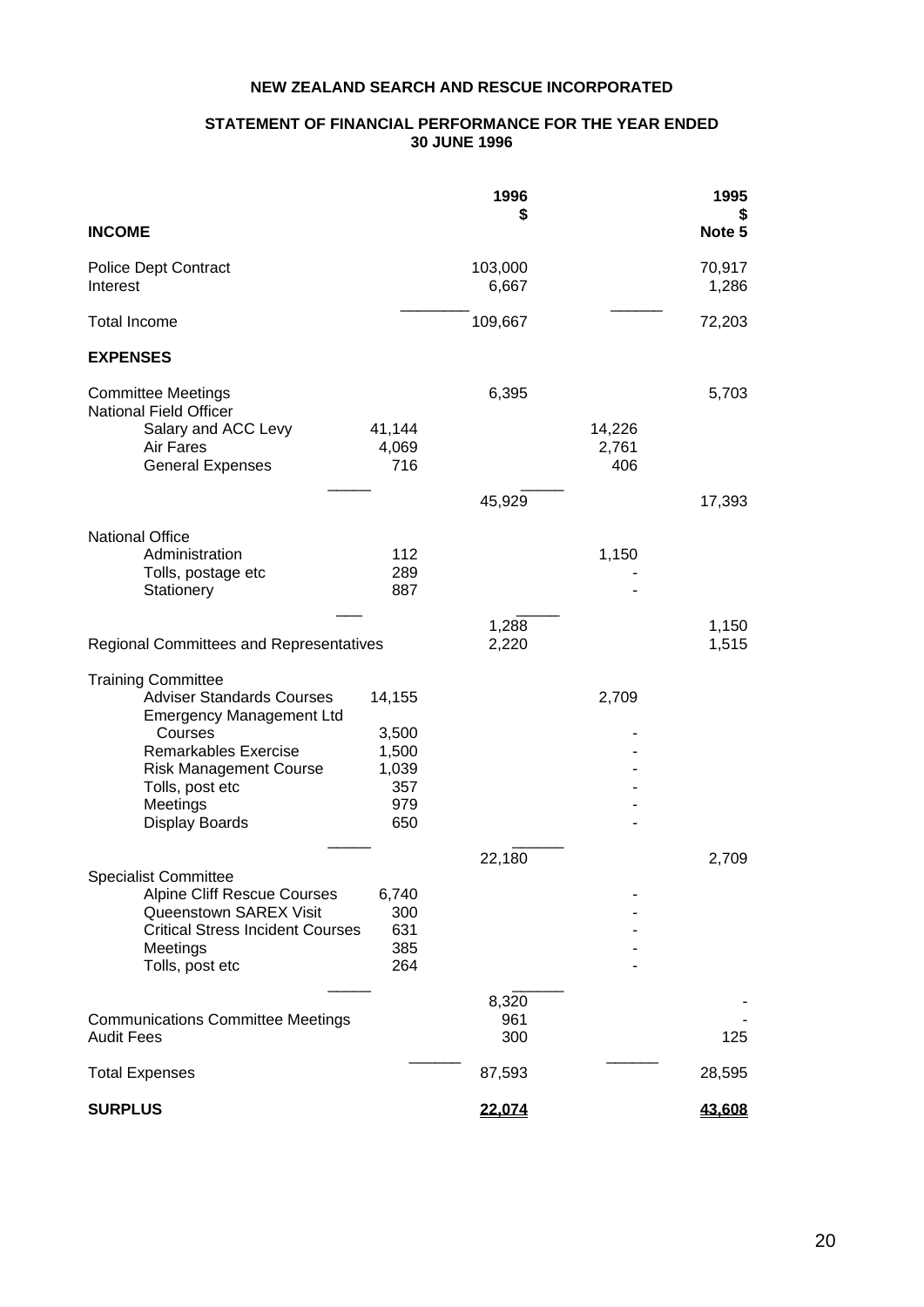### **NEW ZEALAND LAND SEARCH AND RESCUE INCORPORATED**

#### **NOTES TO THE ACCOUNTS FOR THE YEAR ENDING 30 JUNE 1996**.

1. Statement of Accounting Policies:

 General Principles - these financial statements have been prepared on the basis of historical cost accounting. Accrual accounting has been used to match income and expenses. Amounts are stated exclusive of GST.

2. Taxation.

 No provision has been made for income tax as the Society has been granted exemption from income tax on the basis of being a charitable body.

3. Debtors.

 These are accrued interest, GST paid on expenses and recoverable from the Inland Revenue Department, and an Emergency Management Ltd course to be paid for by Region 5 South

4. Creditors.

 These are salary and holiday entitlements earned but not paid, a provision for the cost of auditing these accounts, and known expenses for which invoices have not been received.

5. The 1995 comparative figures are for the period 7 October 1994 to 30 June 1995.

# **Auditors Report**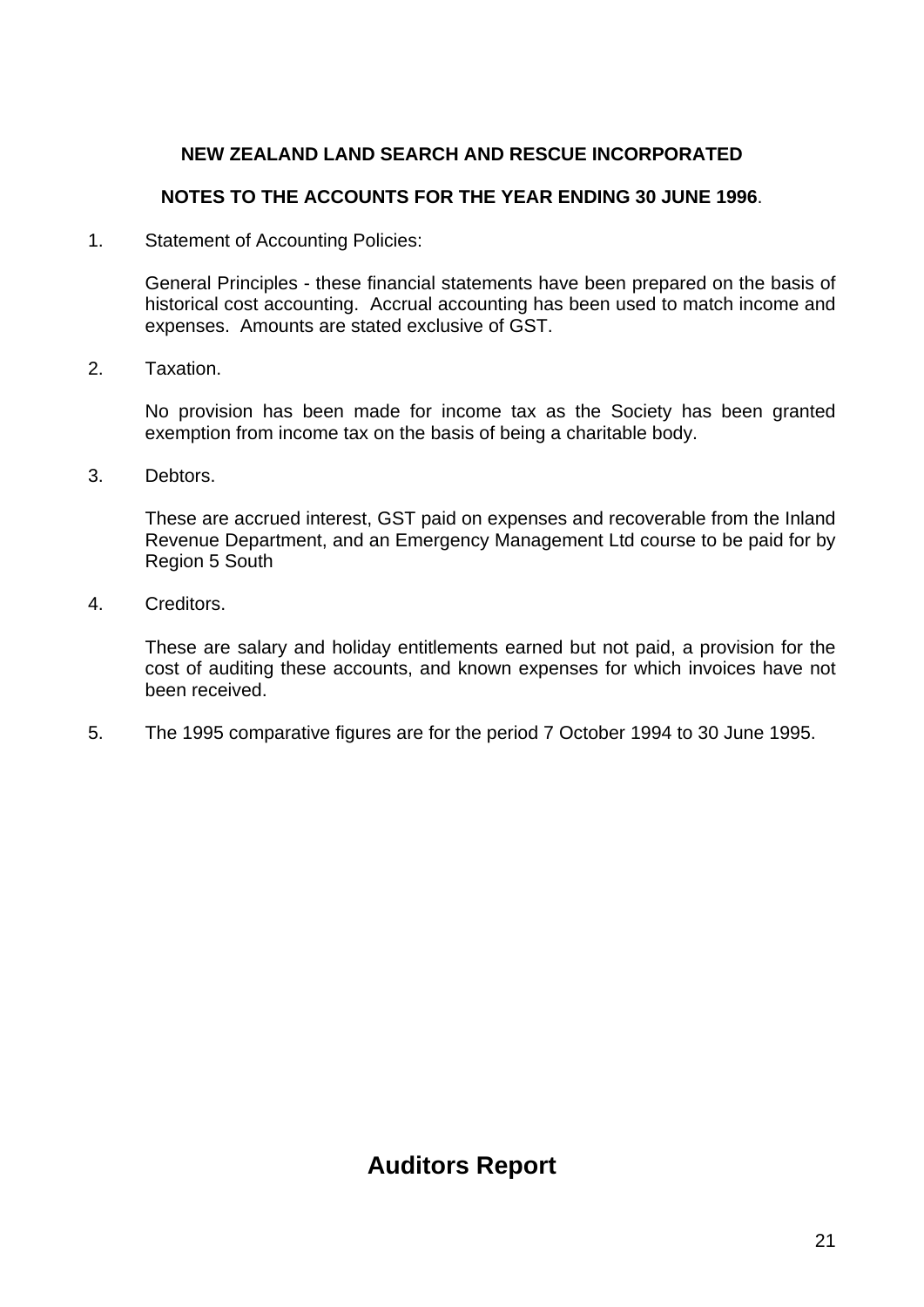#### **NEW ZEALAND LAND SEARCH AND RESCUE INCORPORATED**

Cash Flow Statement for the Year ended 30 June 1996

| Cash Flows for Operating Activities                                                                                      | 1996<br>\$ |                 | 1995 Note 5<br>\$ |
|--------------------------------------------------------------------------------------------------------------------------|------------|-----------------|-------------------|
| Cash received:<br>Police contract<br><b>GST on Police Contract</b>                                                       |            | 103000<br>12875 | 70917<br>8864     |
|                                                                                                                          |            | 115875          | 79781             |
| Applications of cash<br><b>Payment of Salaries and expenses</b><br><b>GST paid on Expenses</b>                           |            | 83871<br>4984   | 25987<br>1553     |
| GST paid to Inland Revenue Dept                                                                                          |            | 8180<br>97035   | 8292<br>35832     |
| Net inflow from operations                                                                                               |            | 18840           | 43949             |
| Cash flows from financial Activities<br>Receipts:<br><b>Transfers from Term Deposits</b><br>Interest<br><b>FMC funds</b> |            | 84590<br>7739   | 251<br>14848      |
| Payments<br><b>Investment in Term Deposits</b>                                                                           |            | 92329<br>94000  | 15099<br>55000    |
| Deposit interest compounded                                                                                              |            | 5560<br>99560   | 122<br>55122      |
| Net outflow from financial activities                                                                                    |            | 7231            | 40023             |
| Net increase in cash<br>Add opening balances                                                                             |            | 11609<br>3926   | 3926              |
| Closing current and call account balances                                                                                |            | 15535           | 3926              |

# **Performance Audit Report**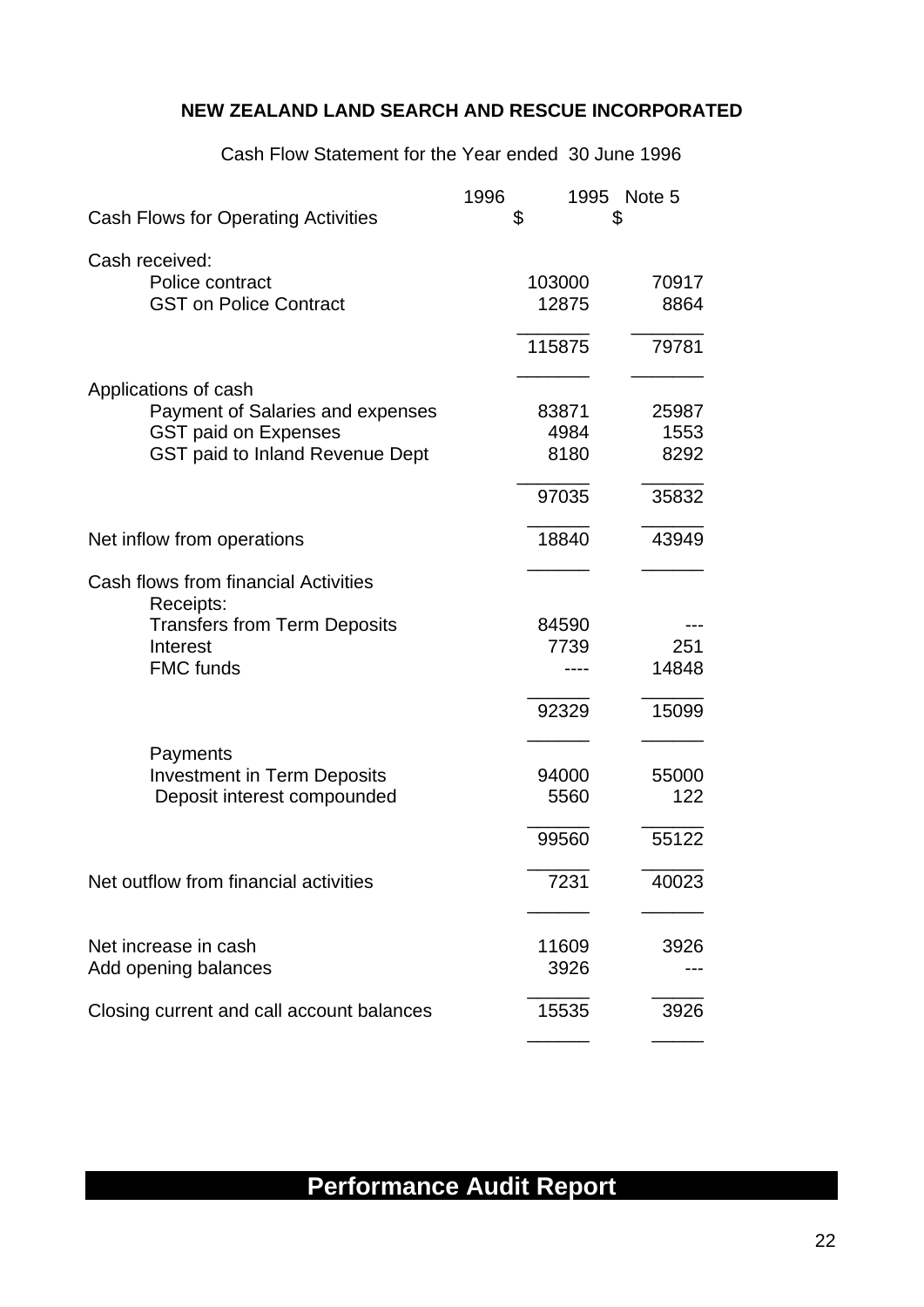#### **1 July 1995 to 30 June 1996**

#### **Introduction**

This performance report on the activities of New Zealand Land Search and Rescue Incorporated is for the period 1 July 1995 to the end of the organisation's financial year 30 June 1996 but this must be read subject to the comments under the heading "Measurement Standard for this report" below . It is provided as a requirement of the Constitution to the Annual General Meeting of New Zealand Land Search and Rescue Incorporated. It serves as a measure of performance for its members and its fund provider, the New Zealand Police.

#### **Independent Audit Requirement**

The performance assessment audits for the 94/95 and 95/96 financial years were carried out by the NZLSAR Chairman and the NFO. This was done in the first instance because a full year of operation had not been completed and for the second year, as a cost saving measure. Although an objective and fair attempt was made to realistically assess the organisation, because it was done by those close to the activities it could be construed as having a bias. Therefore it is recommended that for the 96/97 year consideration be given to engaging an independent person to do the next and future audits of the organisation.

#### **Financial Statement**

The full audited financial accounts and report for the period 1 July 1995 to 30 June 1996 will be presented to the Annual General meeting.

#### **Measurement Standard for this report**

The performance of the organisation has been measured against the "Tasks" for the period set out in the Business Plan, a copy of which can be obtained upon request to the NFO. It should be noted that the Business Plan which was approved at the March 1996 meeting is in fact retrospective to November 1995 when NZLSAR was informed of the amount of the grant from the New Zealand Police. It could not be finalised prior to that date and in fact the organisation had to provide for the period prior to that date by using its reserves or deferring activities. The plan needs to be read accordingly so that, for example, two committee meetings are reported when in actual fact, within the full financial year three were held.

### **Summary of estimated volunteers activities[1](#page-23-0) from July 1 1995 to 30 June 1996 by the NZLSAR Committee, its Subcommittees and their members**

<span id="page-23-0"></span> $\overline{a}$  $1$  The list represents "formal" activities and, with the exception of standards workshops, does not include preparation, administration, travel times and other associated matters. It does not include the requirements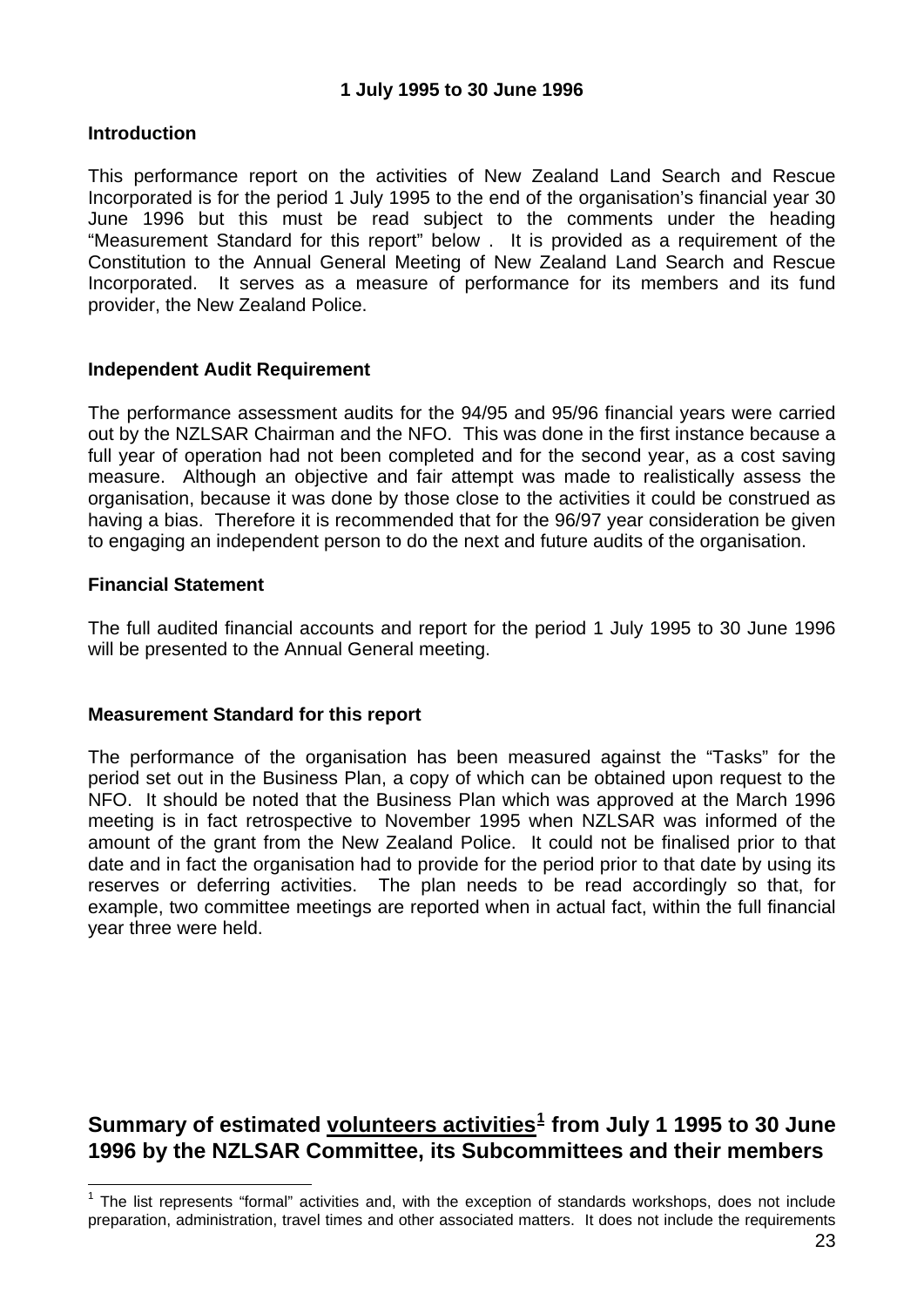| <b>Committee meetings held</b>                   | 3   |  |
|--------------------------------------------------|-----|--|
| <b>Total person days of attendance</b>           | 27  |  |
|                                                  |     |  |
| <b>Communications Subcommittee meetings held</b> |     |  |
| <b>Total person days of attendance</b>           |     |  |
| Teleconferences held                             | 3   |  |
| <b>Total estimated hours of teleconferences</b>  | 18  |  |
|                                                  |     |  |
| <b>Training Subcommittee Meeting</b>             |     |  |
| <b>Advisers Standards days training provided</b> | 38  |  |
| <b>Estimated hours of preparation</b>            | 80  |  |
| <b>Adviser Workshop attendees</b>                | 150 |  |
| Risk management days training facilitated        |     |  |
| <b>Risk management attendees</b>                 | 20  |  |
| <b>EML courses sponsored</b>                     | 3   |  |
| <b>Number of attendees</b>                       | 45  |  |
|                                                  |     |  |
| <b>Specialist Subcommittee</b>                   |     |  |
| <b>Workshops held to define Standards</b>        | 2   |  |
| <b>Total number of attendees</b>                 | 25  |  |
| Person days of attendance                        | 55  |  |
| Attendees at a Critical Stress Incident Debrief  | 3   |  |

on the regional representatives to attend regional and district meetings and activities, or attendances at proceedings of other bodies such as the cold bodies seminar. In answer to an informal question none of the volunteer committee members were able to estimate their volunteer hours to SAR below 500 per annum and for some the number is very much higher.

 $\overline{a}$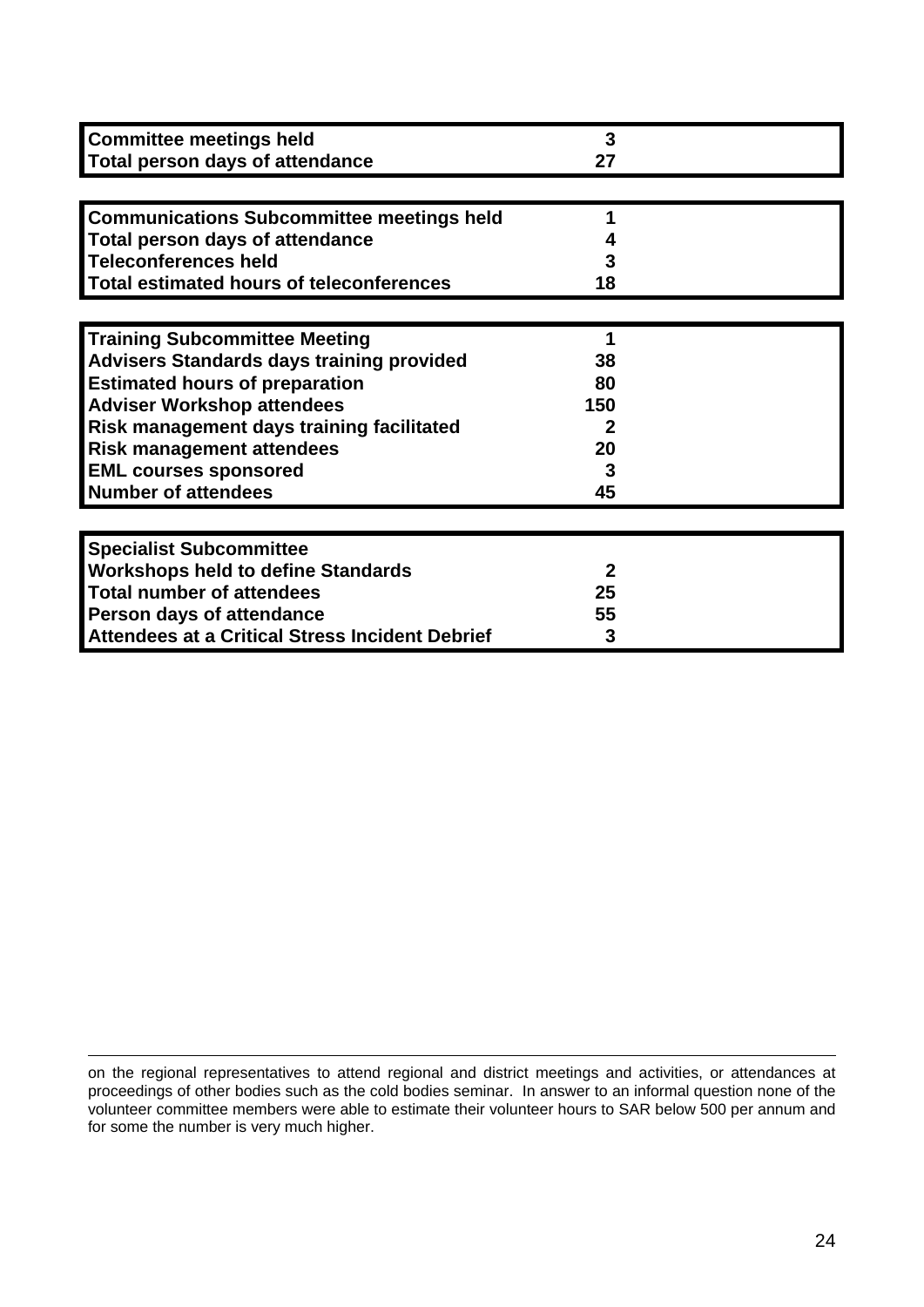| Task                                                                                   | <b>Within</b>                      | <b>Outcome</b>                                                                                                                                                                                                                                                                                                                                                                                                                                                                                                                                                                                                                                                                                                                                                   |
|----------------------------------------------------------------------------------------|------------------------------------|------------------------------------------------------------------------------------------------------------------------------------------------------------------------------------------------------------------------------------------------------------------------------------------------------------------------------------------------------------------------------------------------------------------------------------------------------------------------------------------------------------------------------------------------------------------------------------------------------------------------------------------------------------------------------------------------------------------------------------------------------------------|
|                                                                                        | <b>Budget</b>                      |                                                                                                                                                                                                                                                                                                                                                                                                                                                                                                                                                                                                                                                                                                                                                                  |
| Hold 2 meetings of<br><b>NZLSAR</b><br>the<br><b>Committee</b>                         | (395)                              | NZLSAR Committee has met on two occasions. To ensure that these have a positive outcome<br>and that the work from the meetings is being achieved, "Action Points" are noted as such in the<br>minutes. In perusing this record of the last meeting, eleven Action Points with a person or persons<br>name nominated to complete the task are noted. Of these eleven, six have been completed, four<br>are proceeding and one is on hold due to circumstances unforseen at the time of the meeting. In<br>reading the minutes it was observed that nine Resolutions required some form of response, Seven<br>of these have been done while two are proceeding. At a point eight weeks before the next meeting<br>this can be considered a satisfactory situation. |
| <b>Write</b><br><b>Five</b><br>Year<br><b>Business Plan</b>                            | <b>No</b><br>direct<br>expenditure | After drafting, circulating to the "NZLSAR owners" and other interested people and consequent<br>amendment, the Business Plan was approved at the March meeting. It has subsequently been                                                                                                                                                                                                                                                                                                                                                                                                                                                                                                                                                                        |
|                                                                                        |                                    | presented to the Police as supporting documentation for our grant request as well as being<br>circulated to interested parties.                                                                                                                                                                                                                                                                                                                                                                                                                                                                                                                                                                                                                                  |
|                                                                                        |                                    |                                                                                                                                                                                                                                                                                                                                                                                                                                                                                                                                                                                                                                                                                                                                                                  |
| Employ a National<br><b>Field Officer</b>                                              | (3144)                             | The employment of the National Field Officer (NFO) has continued through the last financial year                                                                                                                                                                                                                                                                                                                                                                                                                                                                                                                                                                                                                                                                 |
|                                                                                        |                                    |                                                                                                                                                                                                                                                                                                                                                                                                                                                                                                                                                                                                                                                                                                                                                                  |
| <b>National</b><br>Field<br>Officer to carry out<br><b>SAR</b><br>personnel<br>liaison | 3015                               | In deciding the liaison required the NFO has provided regular "proposed work plans" for the<br>Committees comment, input and approval. In a visit to Region 5 (Otago/Southland) he attended<br>nine meetings or functions, spoke to over one hundred and fifty people and gave two news<br>interviews. He has attended and participated in six District SAREX's, two NZLSAR Award<br>presentations and several Regional and District meetings. As well he has organised the venue,<br>travel, etc. and attended eight Advisers Standards Workshops.                                                                                                                                                                                                              |
|                                                                                        |                                    |                                                                                                                                                                                                                                                                                                                                                                                                                                                                                                                                                                                                                                                                                                                                                                  |
| Produce an annual<br>Land<br>and<br><b>Underground</b><br><b>Advisers list</b>         | direct<br><b>No</b><br>expenditure | Apart from some minor "fine tuning" the Access data base for this is in place. Due to incomplete,<br>incorrect or missing information from some Districts, there is insufficient confidence in the<br>document at this stage for it to be published and circulated. This is an unsatisfactory situation and<br>efforts to overcome these problems should be given urgent attention.                                                                                                                                                                                                                                                                                                                                                                              |
|                                                                                        |                                    |                                                                                                                                                                                                                                                                                                                                                                                                                                                                                                                                                                                                                                                                                                                                                                  |
| <b>Resolve</b><br><b>Communication</b>                                                 | 1839                               | The Communications Subcommittee (CSC) membership has after consideration been widened to<br>include some others of the key players in the communications field. It now includes the equipment                                                                                                                                                                                                                                                                                                                                                                                                                                                                                                                                                                    |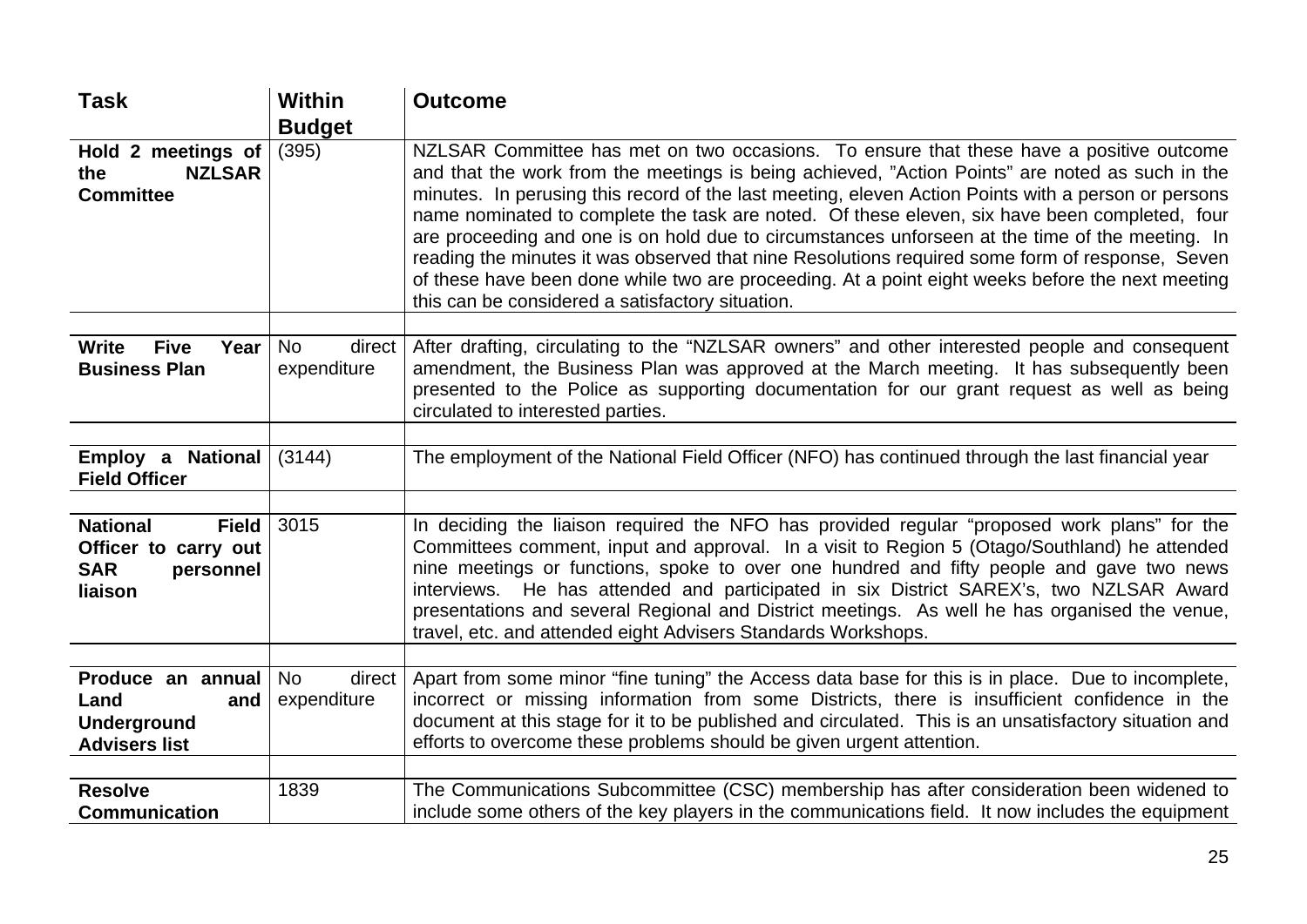| problems                                                                                                      |                                 | provider (Police), the Department of Conservation as well as those deeply involved with SAR and<br>the attendant communications. The CSC has met on one occasion and had one teleconference.<br>The work has been ably delegated by the chairman into separate work groups and work progress<br>noted on meeting "target sheets". One work group has had two extra teleconferences and will<br>present to a meeting in July a number of papers including a VHF Strategies, VHF Handheld<br>Equipment Specification, Communications Plan for SAR and a Outdoors Communications<br>Pamphlet. In conjunction with Amateur Radio Emergency Corps (AREC) work has begun on<br>Standards for base radio operators and a reconciliation of radios for SAR, both Police and<br>volunteer has begun. |
|---------------------------------------------------------------------------------------------------------------|---------------------------------|---------------------------------------------------------------------------------------------------------------------------------------------------------------------------------------------------------------------------------------------------------------------------------------------------------------------------------------------------------------------------------------------------------------------------------------------------------------------------------------------------------------------------------------------------------------------------------------------------------------------------------------------------------------------------------------------------------------------------------------------------------------------------------------------|
| <b>CSC</b><br>visits<br>for $ $<br>problem solving                                                            | <b>No</b><br>expenditure<br>300 | A complaint from a SAR group in Owaka that HF radio in their area "didn't work" has prompted an<br>offer from members of the CSC to visit and provide expertise and advice. Due to the exigencies of<br>farming for the participants in Owaka this visit although arranged a number of times has yet to<br>eventuate.                                                                                                                                                                                                                                                                                                                                                                                                                                                                       |
| Provide training for<br><b>Alpine Cliff Rescue</b><br>leaders                                                 | (240)                           | A very productive weekend was held at the Police College in Wellington in November 1995. This<br>was attended by some twenty people most of whom were either ACR Team Leaders or their<br>Deputies who are experts in high altitude mountain rescue. This workshop completed the<br>preparatory work for three papers on:<br>• Minimum entry standards for ACR team members.<br>• A non-operational task list for ACR team leaders.<br>• Helicopter training for ACR teams.<br>They also took part in a working seminar presentation on Managing Search Operation (MSO) and<br>Track and Clue Awareness (TCA) by Emergency Management Limited                                                                                                                                               |
| Define,<br>distribute<br>and implement ACR<br><b>Team</b><br>Leader<br><b>Operational</b><br><b>Standards</b> | (80)                            | These have been written in draft form and have been circulated to ACR Teams for final comment.<br>Provided there are no significant amendments they will be implemented from December 1996.                                                                                                                                                                                                                                                                                                                                                                                                                                                                                                                                                                                                 |
| Define,<br>distribute<br>and implement ACR                                                                    |                                 | The workshop held in November at the Police College and mentioned above completed the draft<br>Minimum entry standards for ACR team members Specialist Sub Committee                                                                                                                                                                                                                                                                                                                                                                                                                                                                                                                                                                                                                        |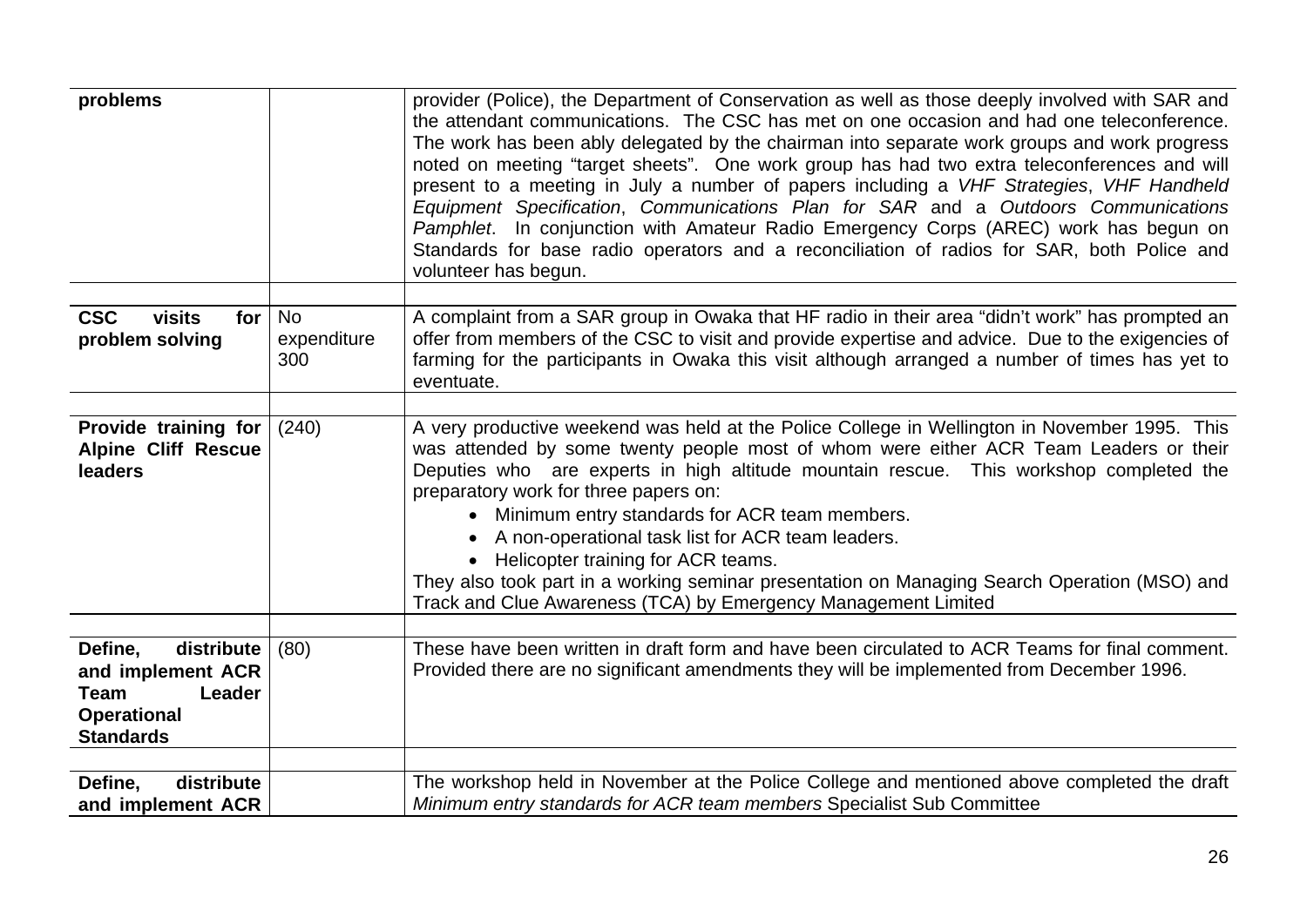| <b>Team Member Entry</b><br><b>Level Standards</b>                                                 |                                    |                                                                                                                                                                                                                                                                                                                                                                                                                                                                                                                                                                                                                                                                                                                                                                                                                                  |
|----------------------------------------------------------------------------------------------------|------------------------------------|----------------------------------------------------------------------------------------------------------------------------------------------------------------------------------------------------------------------------------------------------------------------------------------------------------------------------------------------------------------------------------------------------------------------------------------------------------------------------------------------------------------------------------------------------------------------------------------------------------------------------------------------------------------------------------------------------------------------------------------------------------------------------------------------------------------------------------|
| <b>Advisers</b><br>Ten<br><b>Standards</b><br>Workshops to be<br>held                              | 845                                | Nine, two day Advisers Standards Workshops have been held as well as a one day update for the<br>attendees on the first pilot Workshop. In all 150 either Land, Underground or Air Advisers and<br>senior people involved in SAR have attended. A two page questionnaire was distributed and a<br>high rate of acceptance, usefulness and support was received.                                                                                                                                                                                                                                                                                                                                                                                                                                                                  |
| Define,<br>distribute<br>and implement Field<br><b>Controller</b><br><b>Standards</b>              | No<br>expenditure<br>4000          | Training Sub Committee has set in train the initial draft and it is hoped funds will be available in the<br>forthcoming year to implement pilot schemes.                                                                                                                                                                                                                                                                                                                                                                                                                                                                                                                                                                                                                                                                         |
| Edit and print a<br><b>Field</b><br>Guide<br>for<br><b>Team Leaders and</b><br><b>Team Members</b> | <b>No</b><br>expenditure<br>30,000 | The Field Guide has not been published but is in an advanced draft form. Comments received<br>have resulted in the draft being revised to provide a more consistent and logical format.<br>Formulating and implementing a strategy for, and a timetable to publication will be undertaken in<br>the current year. This was deferred early in the reporting year because of funding uncertainty.                                                                                                                                                                                                                                                                                                                                                                                                                                  |
| Increase awareness<br><b>SAR</b><br><b>Risk</b><br><b>of</b><br><b>Management</b>                  | 6961                               | In conjunction with NZ Mountain Safety Council a pilot SAR Risk Awareness Course was held. It<br>had mixed reviews but there is opportunity for a second improved pilot before final acceptance if<br>funds allow. Some felt it had no part in SAR while others felt it had a place. Within the debate<br>on its usefulness or otherwise, it is interesting to observe several Districts prior to an operation or<br>SAREX are giving people notice of hazards and risk assessments they are likely to encounter. Also<br>widespread concern has continued concerning Occupational Health and Safety legislation which<br>has been the subject of continued information flow. While the Act does not directly affect<br>volunteers SAR personnel in employment are affected by it and there are implications for land<br>owners. |
| Increase awareness<br>of SAR management<br>and<br>search<br>techniques                             | 4500                               | The Committee agreed to sponsor four Emergency Management Lt Track and Clue Awareness<br>Courses. Following input from the Regional Representatives it was decided that one course would<br>be run in Region Three, one in Region Four and two in Region Five (Otago/Southland). The<br>Region Three course took three people from each of the Regions five Districts. Region Four<br>attendees were from the Nelson District. Region Five (Otago/Southland) took people from the                                                                                                                                                                                                                                                                                                                                                |